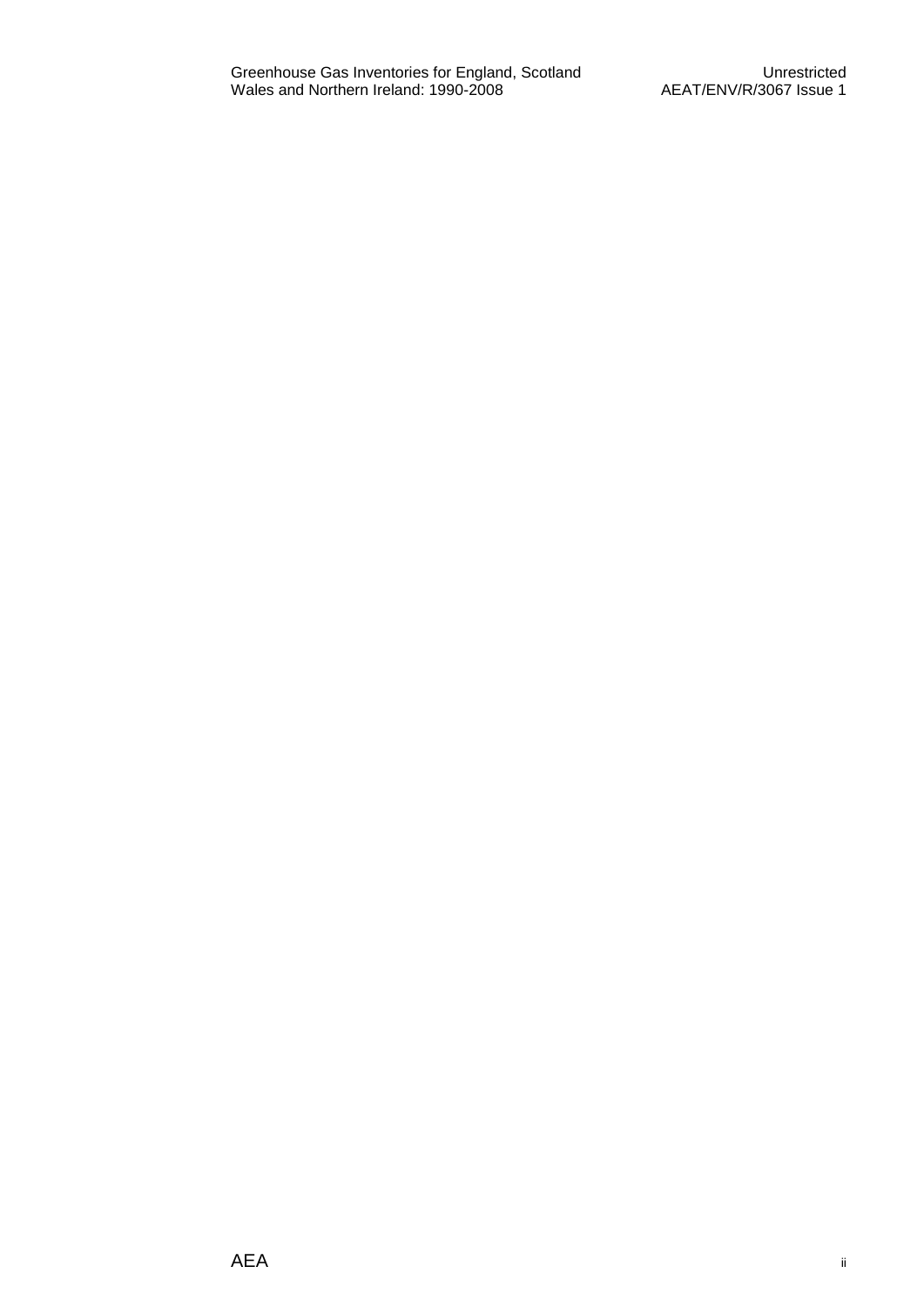1) Within this appendix, completed IPCC sector tables are included for each country for the base year (1990) and latest year (2008). Note that the IPCC Table 3 "Sectoral report for solvent and other product use" is not included here as the gases considered from solvent and other product use are not direct greenhouse gases (although they are indirect greenhouse gases).

2) To summarise sectoral emissions for 1995 and 2007, the appropriate IPCC summary table (Table 7A) is included in this Appendix. For each year and country, "Page 3/3" is not included as this page would list "Memo items" – which are emissions from "International bunkers" – or international aviation and marine. These emissions are not relevant to the country inventories.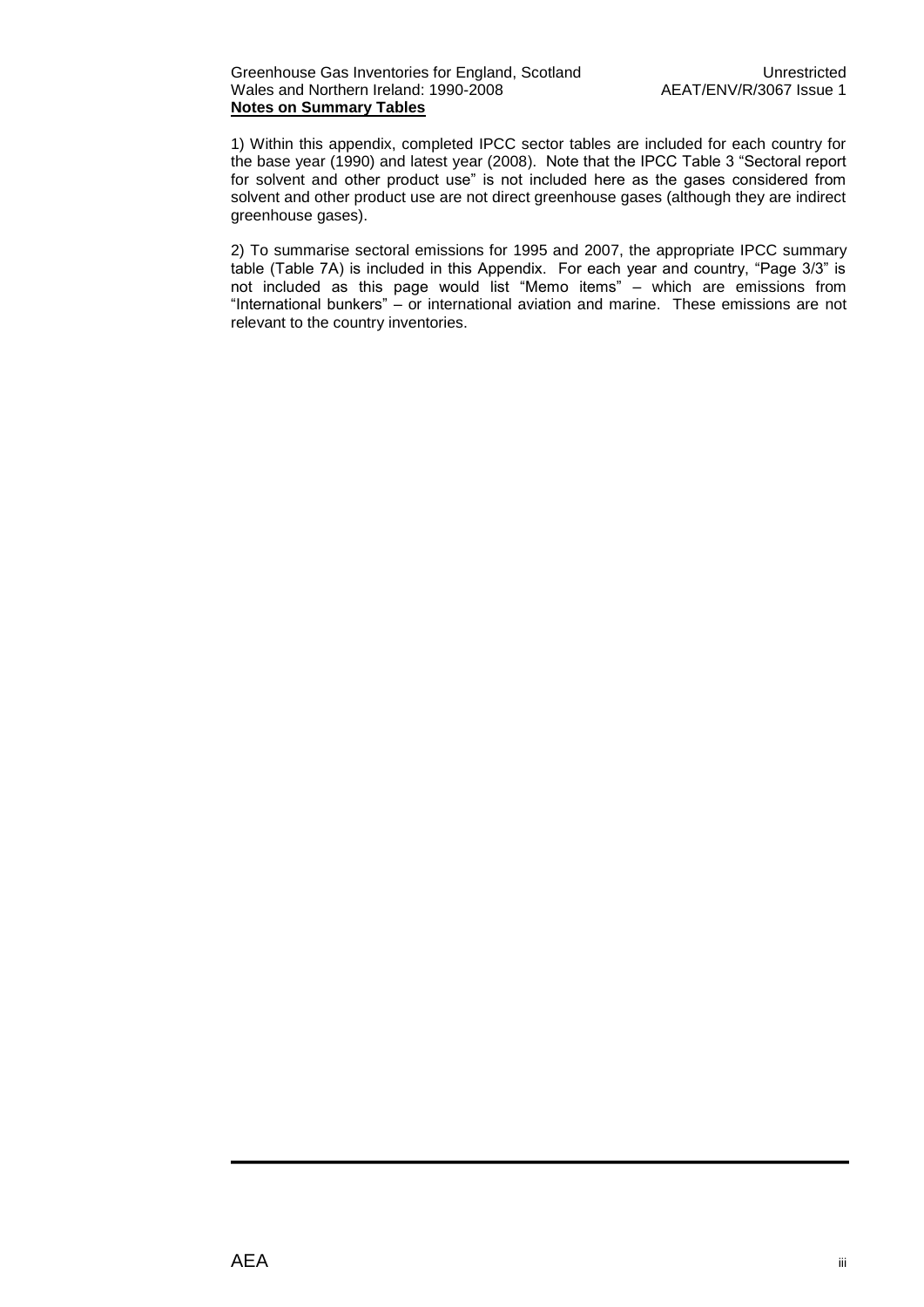## **Table 1 Sectoral Report for Energy (England, 1990)**

| <b>GREENHOUSE GAS SOURCE AND SINK CATEGORIES</b>             | CO <sub>2</sub> | CH <sub>4</sub> | $N_2$ O |  |
|--------------------------------------------------------------|-----------------|-----------------|---------|--|
|                                                              | (Gg)            |                 |         |  |
| <b>Total Energy</b>                                          | 448,553.26      | 1,196.58        | 14.99   |  |
| A. Fuel Combustion Activities (Sectoral Approach)            | 447,613.89      | 81.80           | 14.98   |  |
| 1. Energy Industries                                         | 186,741.86      | 4.21            | 4.95    |  |
| a. Public Electricity and Heat Production                    | 172,426.41      | 2.09            | 4.66    |  |
| b. Petroleum Refining                                        | 11,778.73       | 0.35            | 0.21    |  |
| c. Manufacture of Solid Fuels and Other Energy<br>Industries | 2,536.71        | 1.77            | 0.08    |  |
| 2. Manufacturing Industries and Construction                 | 74,117.40       | 9.92            | 4.17    |  |
| a. Iron and Steel                                            | 13,184.93       | 5.63            | 0.24    |  |
| b. Non-Ferrous Metals                                        | $IE^{(1)}$      | ΙE              | ΙE      |  |
| c. Chemicals                                                 | IE              | ΙF              | ΙF      |  |
| d. Pulp, Paper and Print                                     | IE              | ΙE              | ΙE      |  |
| e. Food Processing, Beverages and Tobacco                    | IE              | IE              | ΙE      |  |
| f. Other (please specify)                                    | 60,932.47       | 4.29            | 3.93    |  |
| 3. Transport                                                 | 96,014.01       | 25.82           | 3.82    |  |
| a. Civil Aviation                                            | 818.23          | 0.10            | 0.03    |  |
| b. Road Transportation                                       | 91,156.73       | 25.57           | 3.17    |  |
| c. Railways                                                  | 1,275.75        | 0.11            | 0.48    |  |
| d. Navigation                                                | 2,579.36        | 0.04            | 0.06    |  |
| e. Other Transportation (please specify)                     | 183.94          | 0.01            | 0.08    |  |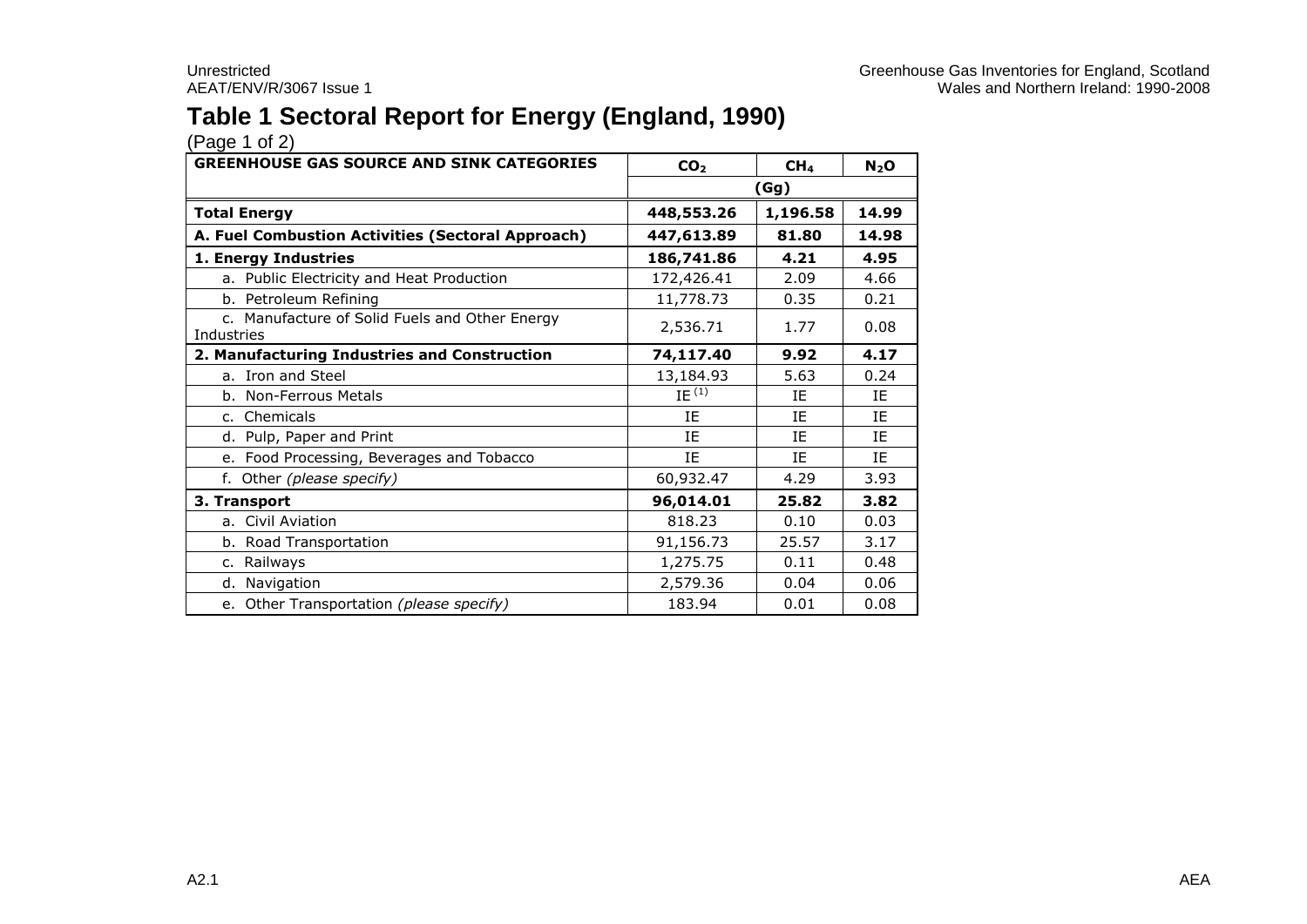## **Table 1 Sectoral Report for Energy (England, 1990)**

| <b>GREENHOUSE GAS SOURCE AND SINK</b><br><b>CATEGORIES</b> | CO <sub>2</sub>   | CH <sub>4</sub> | $N_2$ O   |  |  |
|------------------------------------------------------------|-------------------|-----------------|-----------|--|--|
|                                                            | (Gg)              |                 |           |  |  |
| 4. Other Sectors                                           | 86,251.16         | 1.91            |           |  |  |
| a. Commercial/Institutional                                | 21,251.05         | 2.65            | 0.24      |  |  |
| b. Residential                                             | 61,921.48         | 38.04           | 0.55      |  |  |
| c. Agriculture/Forestry/Fisheries                          | 3,078.63          | 1.03            | 1.12      |  |  |
| 5. Other (Military Aircraft and Naval Vessels)             | 4,489.46          | 0.13            | 0.13      |  |  |
| <b>B. Fugitive Emissions from Fuels</b>                    | 939.37            | 1,114.78        | 0.01      |  |  |
| 1. Solid Fuels                                             | 682.68            | 768.73          | 0.00      |  |  |
| a. Coal Mining                                             | 0.00              | 768.19          | 0.00      |  |  |
| b. Solid Fuel Transformation                               | 682.68            | 0.54            | 0.00      |  |  |
| c. Other (please specify)                                  | NO <sup>(1)</sup> | NO.             | <b>NO</b> |  |  |
| 2. Oil and Natural Gas                                     | 256.68            | 346.04          | 0.01      |  |  |
| a. Oil                                                     | 57.74             | 5.58            | 0.00      |  |  |
| b. Natural Gas                                             | 15.73             | 335.58          | 0.00      |  |  |
| c. Venting and Flaring                                     | 183.21            | 4.89            | 0.01      |  |  |
| Flaring                                                    | 182.95            | 1.23            | 0.01      |  |  |
| Venting                                                    | 0.26              | 3.65            | 0.00      |  |  |
| Memo Items: (2)                                            |                   |                 |           |  |  |
| <b>International Bunkers</b>                               | $NA^{(1)}$        | <b>NA</b>       | <b>NA</b> |  |  |
| Aviation                                                   | <b>NA</b>         | <b>NA</b>       | <b>NA</b> |  |  |
| Marine                                                     | <b>NA</b>         | <b>NA</b>       | <b>NA</b> |  |  |
| CO <sub>2</sub> Emissions from Biomass                     | NE <sup>(1)</sup> |                 |           |  |  |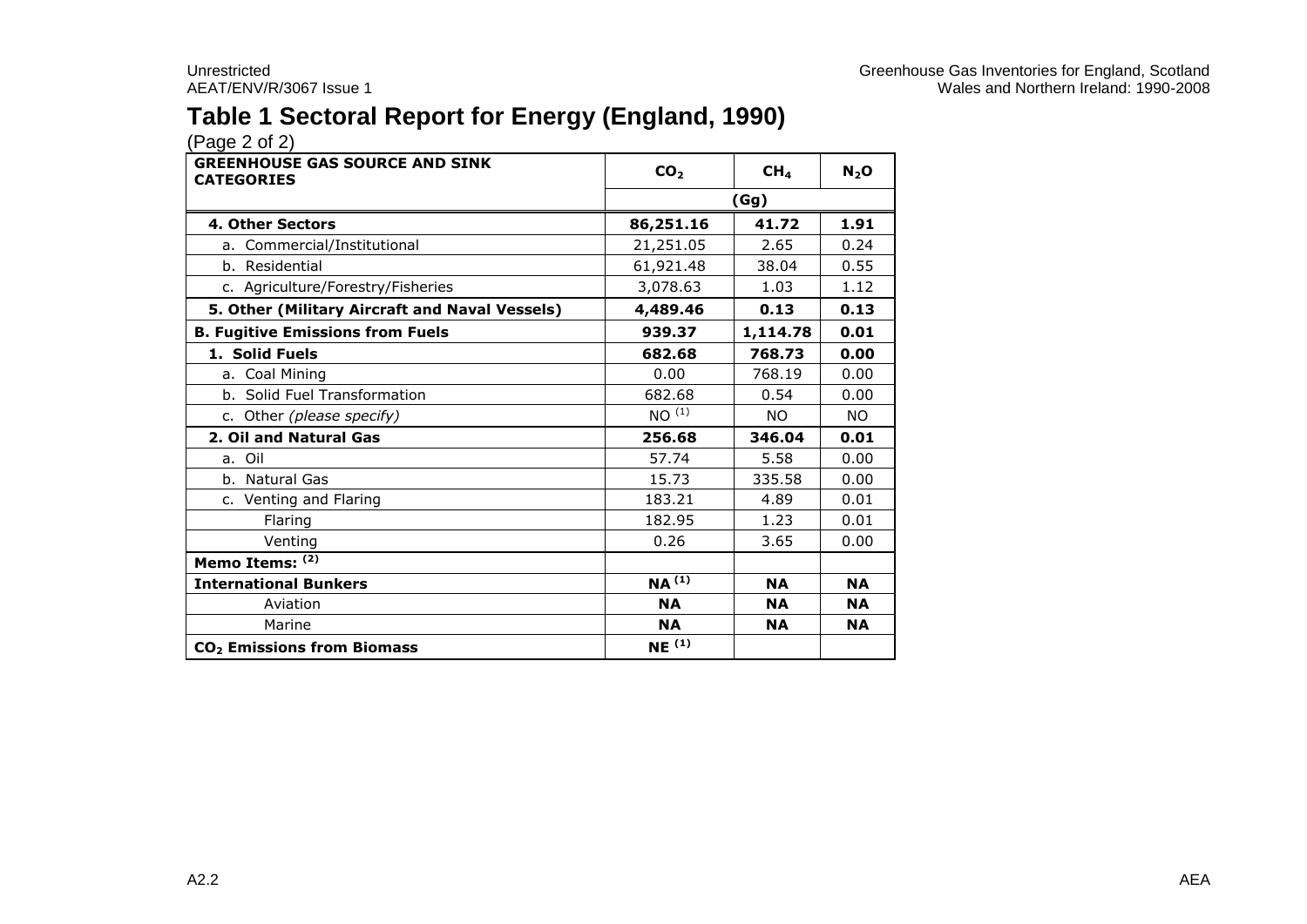## **Table 2(I) Sectoral Report for Industrial Processes (England, 1990)**

 $(Pa^2 \cdot 1)$ 

| <b>GREENHOUSE GAS SOURCE AND SINK</b><br><b>CATEGORIES</b>   | CO <sub>2</sub> | CH <sub>4</sub> | N <sub>2</sub> O | HFCs $(3)$               | PFCs $(3)$ | SF <sub>6</sub> |
|--------------------------------------------------------------|-----------------|-----------------|------------------|--------------------------|------------|-----------------|
|                                                              |                 | (Gg)            |                  | <b>Gg CO2 Equivalent</b> | Gg         |                 |
| <b>Total Industrial Processes</b>                            | 11,894.66       | 8.74            | 77.13            | 11,383.58                | 972.79     | 0.04            |
| A. Mineral Products                                          | 8,064.57        | 1.12            | 0.00             | 0.00                     | 0.00       | 0.00            |
| 1. Cement Production                                         | 5,792.44        | NO.             | <b>NO</b>        |                          |            |                 |
| 2. Lime Production                                           | 1,191.52        | <b>NO</b>       | <b>NO</b>        |                          |            |                 |
| 3. Limestone and Dolomite Use                                | 760.63          | <b>NO</b>       | <b>NO</b>        |                          |            |                 |
| 4. Soda Ash Production and Use                               | 140.11          | <b>NO</b>       | NO.              |                          |            |                 |
| 5. Asphalt Roofing                                           | <b>NE</b>       | <b>NO</b>       | NO.              |                          |            |                 |
| 6. Road Paving with Asphalt                                  | NE.             | <b>NO</b>       | <b>NO</b>        |                          |            |                 |
| 7. Other (fletton bricks)                                    | 179.87          | 1.12            | <b>NO</b>        |                          |            |                 |
| <b>B. Chemical Industry</b>                                  | 2,629.61        | 7.18            | 77.10            | 0.00                     | 0.00       | 0.00            |
| 1. Ammonia Production                                        | 1,321.67        | <b>NE</b>       | <b>NO</b>        |                          |            |                 |
| 2. Nitric Acid Production                                    | <b>NO</b>       | <b>NO</b>       | 10.21            |                          |            |                 |
| 3. Adipic Acid Production                                    | <b>NO</b>       | <b>NO</b>       | 66.89            |                          |            |                 |
| 4. Carbide Production                                        | <b>NO</b>       | <b>NO</b>       | <b>NO</b>        |                          |            |                 |
| 5. Other (please specify)                                    | 1,307.94        | 7.18            | NO.              |                          |            |                 |
| <b>C. Metal Production</b>                                   | 1,200.49        | 0.43            | 0.02             | 0.00                     | 932.77     | 0.02            |
| 1. Iron and Steel Production                                 | 1,014.85        | 0.43            | 0.02             |                          |            |                 |
| 2. Ferroalloys Production                                    | IE              | <b>NE</b>       | <b>NO</b>        |                          |            |                 |
| 3. Aluminium Production                                      | 185.64          | NO.             | <b>NO</b>        |                          | 932.77     |                 |
| 4. SF <sub>6</sub> Used in Aluminium and Magnesium Foundries | NO.             | <b>NO</b>       | <b>NO</b>        | 0.00                     |            | 0.02            |
| 5. Other (please specify)                                    | <b>NO</b>       | <b>NO</b>       | <b>NO</b>        |                          |            |                 |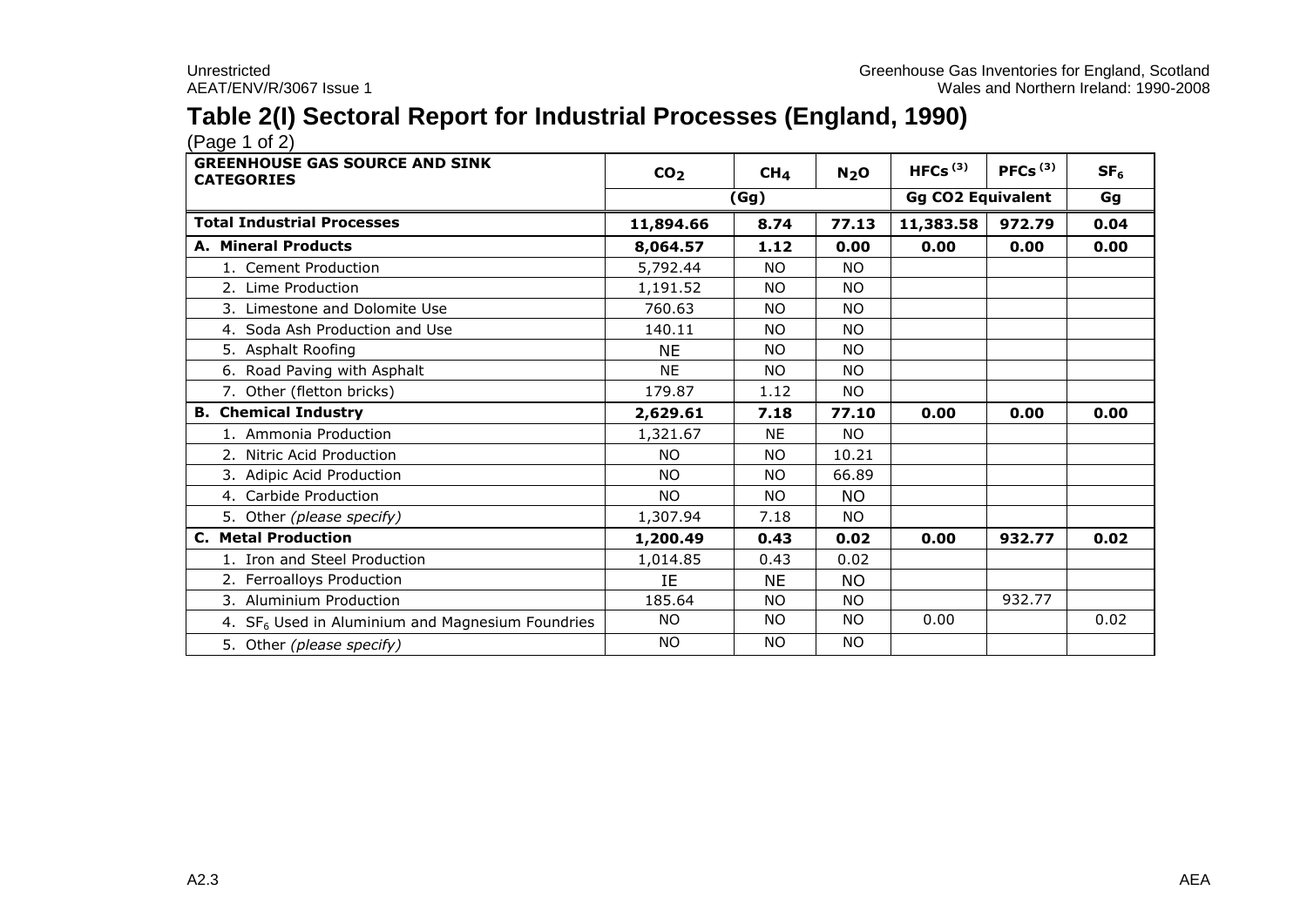## **Table 2(I) Sectoral Report for Industrial Processes (England, 1990)**

 $(Pa^2 \circ 2)$ 

| <b>GREENHOUSE GAS SOURCE AND SINK</b><br><b>CATEGORIES</b> | CO <sub>2</sub> | CH <sub>4</sub> | N <sub>2</sub> O | <b>HFCs</b>              | <b>PFCs</b> | SF <sub>6</sub> |
|------------------------------------------------------------|-----------------|-----------------|------------------|--------------------------|-------------|-----------------|
|                                                            |                 | (Gg)            |                  | <b>Gg CO2 Equivalent</b> |             | Gg              |
| <b>D. Other Production</b>                                 | 0.00            | 0.00            | 0.00             | 0.00                     | 0.00        | 0.00            |
| 1. Pulp and Paper                                          | <b>NO</b>       | <b>NO</b>       | NO.              | NE.                      | <b>NE</b>   | <b>NE</b>       |
| 2. Food and Drink $(4)$                                    | IE              | <b>NO</b>       | NO.              | <b>NE</b>                | <b>NE</b>   | <b>NE</b>       |
| E. Production of Halocarbons and $SF6$                     | 0.00            | 0.00            | 0.00             | 11,373.73                | 10.90       | 0.00            |
| 1. By-product Emissions                                    | <b>NO</b>       | <b>NO</b>       | NO.              | 11,373.73                | NO.         | NO.             |
| 2. Fugitive Emissions                                      | <b>NO</b>       | <b>NO</b>       | NO.              | ΙE                       | 10.90       | <b>NO</b>       |
| 3. Other (please specify)                                  | <b>NO</b>       | NO.             | NO.              | NА                       | NА          | NА              |
| F. Consumption of Halocarbons and $SF6$                    | 0.00            | 0.00            | 0.00             | 9.85                     | 29.12       | 0.02            |
| 1. Refrigeration and Air Conditioning Equipment            | <b>NO</b>       | <b>NO</b>       | NO.              | 0.00                     | 0.00        | NA              |
| 2. Foam Blowing                                            | <b>NO</b>       | NO.             | NO.              | NO.                      | NO.         | <b>NA</b>       |
| 3. Fire Extinguishers                                      | <b>NO</b>       | <b>NO</b>       | <b>NO</b>        | 0.00                     | 0.00        | NO.             |
| 4. Aerosols/ Metered Dose Inhalers                         | <b>NO</b>       | NO.             | <b>NO</b>        | 9.85                     | NO.         | NO.             |
| 5. Solvents                                                | <b>NO</b>       | <b>NO</b>       | <b>NO</b>        | 0.00                     | 0.00        | <b>NO</b>       |
| Other applications using ODS substitutes<br>6.             | <b>NO</b>       | <b>NO</b>       | NO.              | <b>NA</b>                | <b>NA</b>   | <b>NA</b>       |
| 7. Semiconductor Manufacture                               | <b>NO</b>       | <b>NO</b>       | <b>NO</b>        | IE                       | IE          | IE              |
| 8. Electrical Equipment                                    | NO.             | NO.             | NO.              | ΙE                       | IE          | IE              |
| 9. Other (please specify)                                  |                 |                 |                  | 0.00                     | 29.12       | 0.02            |
| G. Other (please specify)                                  | 0.00            | 0.00            | 0.00             | 0.00                     | 0.00        | 0.00            |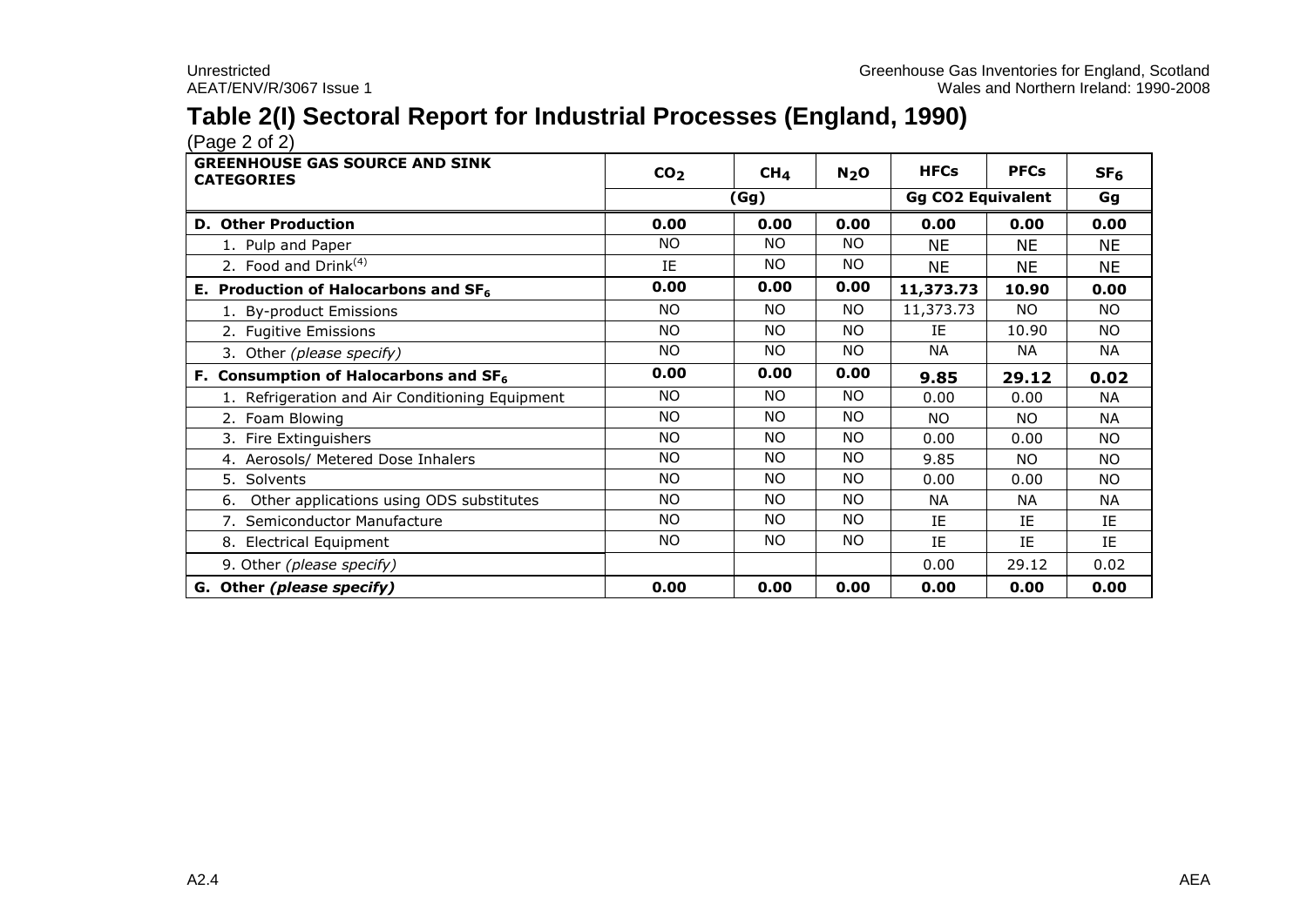## **Table 4 Sectoral Report for Agriculture (England, 1990)**

| <b>GREENHOUSE GAS SOURCE AND SINK CATEGORIES</b> | CH <sub>4</sub> | N <sub>2</sub> O |  |
|--------------------------------------------------|-----------------|------------------|--|
|                                                  | (Gg)            |                  |  |
| <b>Total Agriculture</b>                         | 632.26          | 71.31            |  |
| <b>A. Enteric Fermentation</b>                   | 499.89          | 0.00             |  |
| Cattle<br>1.                                     | 392.21          | <b>NO</b>        |  |
| 2.<br><b>Buffalo</b>                             | <b>NO</b>       | <b>NO</b>        |  |
| 3.<br>Sheep                                      | 94.78           | NO.              |  |
| Goats<br>4.                                      | 0.36            | <b>NO</b>        |  |
| <b>Camels and Llamas</b><br>5.                   | <b>NO</b>       | <b>NO</b>        |  |
| 6.<br>Horses                                     | 2.76            | NO.              |  |
| 7.<br><b>Mules and Asses</b>                     | <b>NO</b>       | <b>NO</b>        |  |
| 8.<br>Swine                                      | 9.46            | <b>NO</b>        |  |
| 9. Poultry                                       | <b>NO</b>       | <b>NO</b>        |  |
| 10. Other (Deer)                                 | 0.31            | <b>NO</b>        |  |
| <b>B. Manure Management</b>                      | 120.73          | 5.85             |  |
| Cattle<br>1.                                     | 65.63           | <b>NO</b>        |  |
| <b>Buffalo</b><br>2.                             | <b>NO</b>       | 0.00             |  |
| 3.<br>Sheep                                      | 2.25            | 0.00             |  |
| Goats<br>4.                                      | 0.01            | 0.00             |  |
| 5.<br>Camels and Llamas                          | <b>NO</b>       | <b>NO</b>        |  |
| 6.<br>Horses                                     | 0.22            | 0.00             |  |
| Mules and Asses<br>7.                            | <b>NO</b>       | <b>NO</b>        |  |
| 8.<br>Swine                                      | 44.54           | 0.00             |  |
| 9.<br>Poultry                                    | 8.07            | 0.00             |  |
| 10. Other Livestock (Deer)                       | 0.01            | 0.00             |  |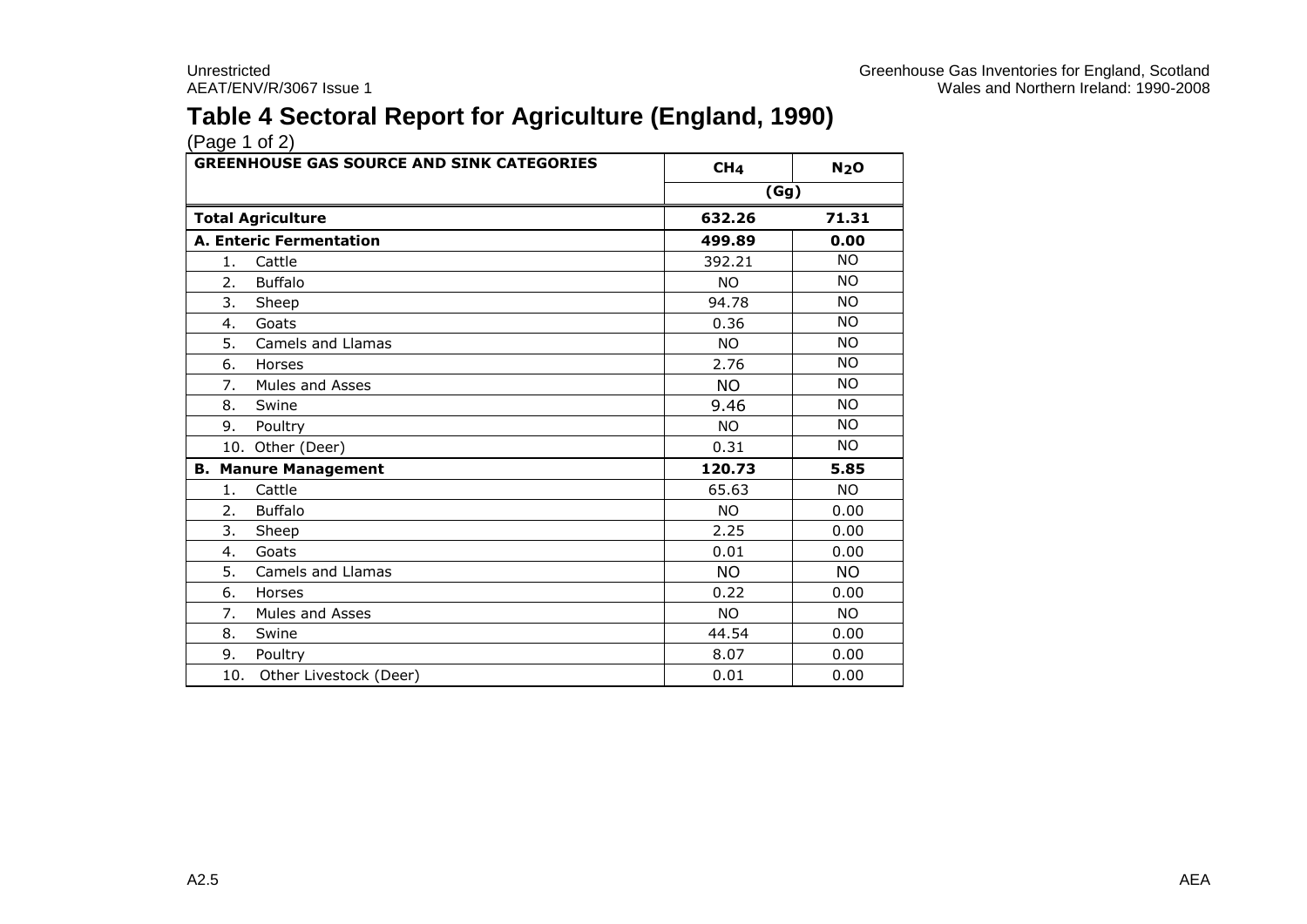## **Table 4 Sectoral Report for Agriculture (England, 1990)**

| <b>GREENHOUSE GAS SOURCE AND SINK CATEGORIES</b> | CH <sub>4</sub> | N <sub>2</sub> O |  |
|--------------------------------------------------|-----------------|------------------|--|
|                                                  | (Gg)            |                  |  |
| <b>B. Manure Management (continued)</b>          |                 |                  |  |
| 11. Anaerobic Lagoons                            | <b>NO</b>       | NO.              |  |
| 12. Liquid Systems                               | NO.             | 0.16             |  |
| 13. Solid Storage and Dry Lot                    | NO.             | 3.79             |  |
| 14. Other AWMS                                   | NO.             | 1.89             |  |
|                                                  |                 |                  |  |
| <b>C. Rice Cultivation</b>                       | <b>NO</b>       | <b>NO</b>        |  |
| <b>D.</b> Agricultural Soils                     | <b>NE</b>       | 65.23            |  |
| <b>E. Prescribed Burning of Savannas</b>         | <b>NO</b>       | NO.              |  |
| F. Field Burning of Agricultural Residues        | 11.64           | 0.23             |  |
| 1. Cereals                                       | 11.58           | 0.23             |  |
| 2. Pulse                                         | NO.             | NO.              |  |
| 3. Tuber and Root                                | NO.             | NO.              |  |
| 4. Sugar Cane                                    | NO.             | NO.              |  |
| 5. Other (Linseed)                               | 0.07            | 0.00             |  |
| G. Other                                         | 0.00            | 0.00             |  |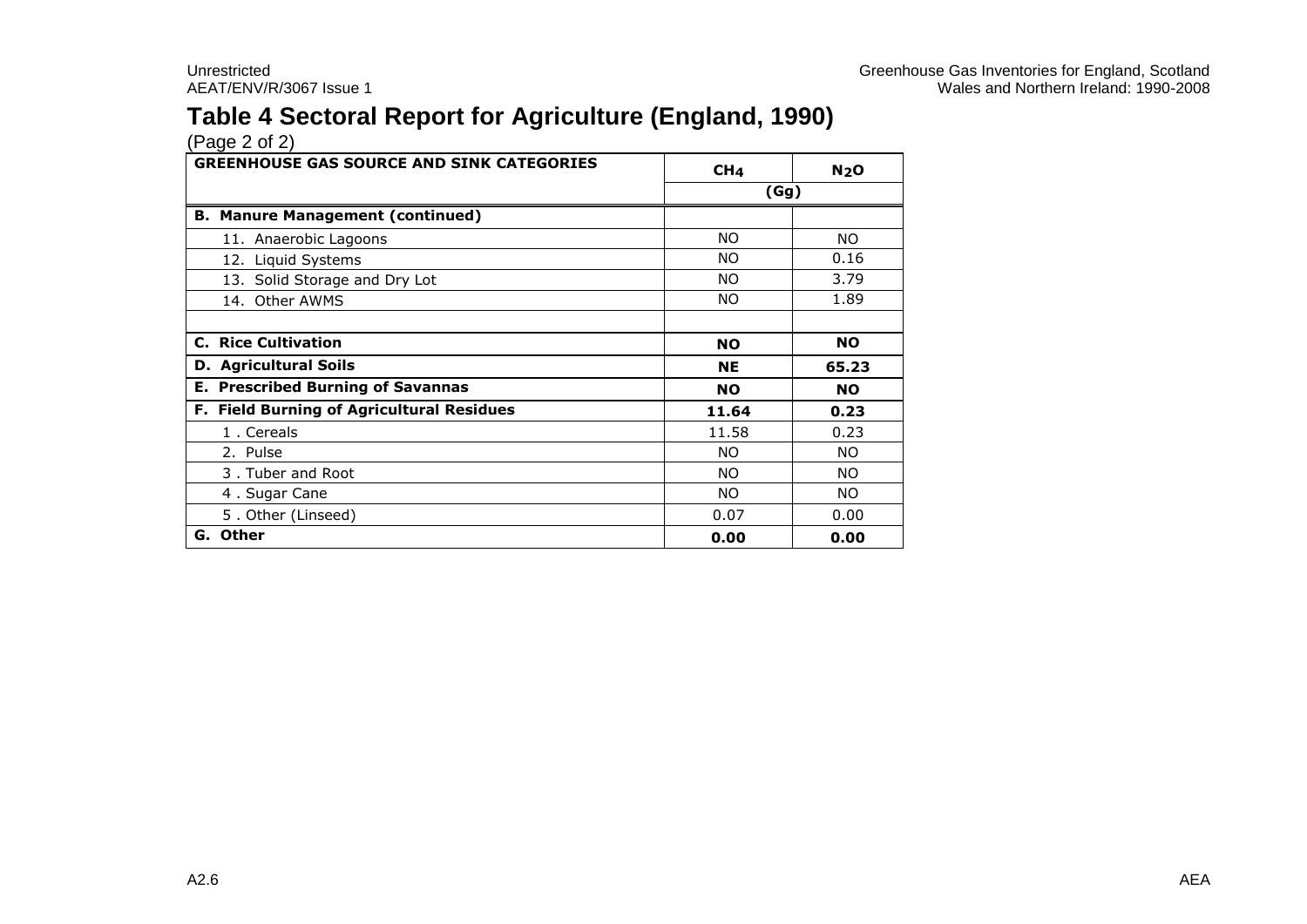## **Table 5 Sectoral Report for Land Use Change and Forestry (England, 1990)**

| <b>GREENHOUSE GAS SOURCE AND SINK</b><br><b>CATEGORIES</b> | CO <sub>2</sub> | CH <sub>4</sub> | N <sub>2</sub> O |  |  |  |
|------------------------------------------------------------|-----------------|-----------------|------------------|--|--|--|
|                                                            |                 | (Gg)            |                  |  |  |  |
| 5. Land-Use Change and Forestry                            | 5,724.56        | 0.50            | 0.00             |  |  |  |
| A. Forest Land                                             | $-2,716.33$     | 0.07            | 0.00             |  |  |  |
| B. Cropland                                                | 7,496.46        | 0.00            | 0.00             |  |  |  |
| C. Grassland                                               | $-2,548.99$     | 0.11            | 0.00             |  |  |  |
| D. Wetlands                                                |                 |                 |                  |  |  |  |
| E. Settlements                                             | 4,017.07        | 0.32            | 0.00             |  |  |  |
| F. Other land                                              |                 |                 |                  |  |  |  |
| G. Other activities                                        | $-523.66$       | 0.00            | 0.00             |  |  |  |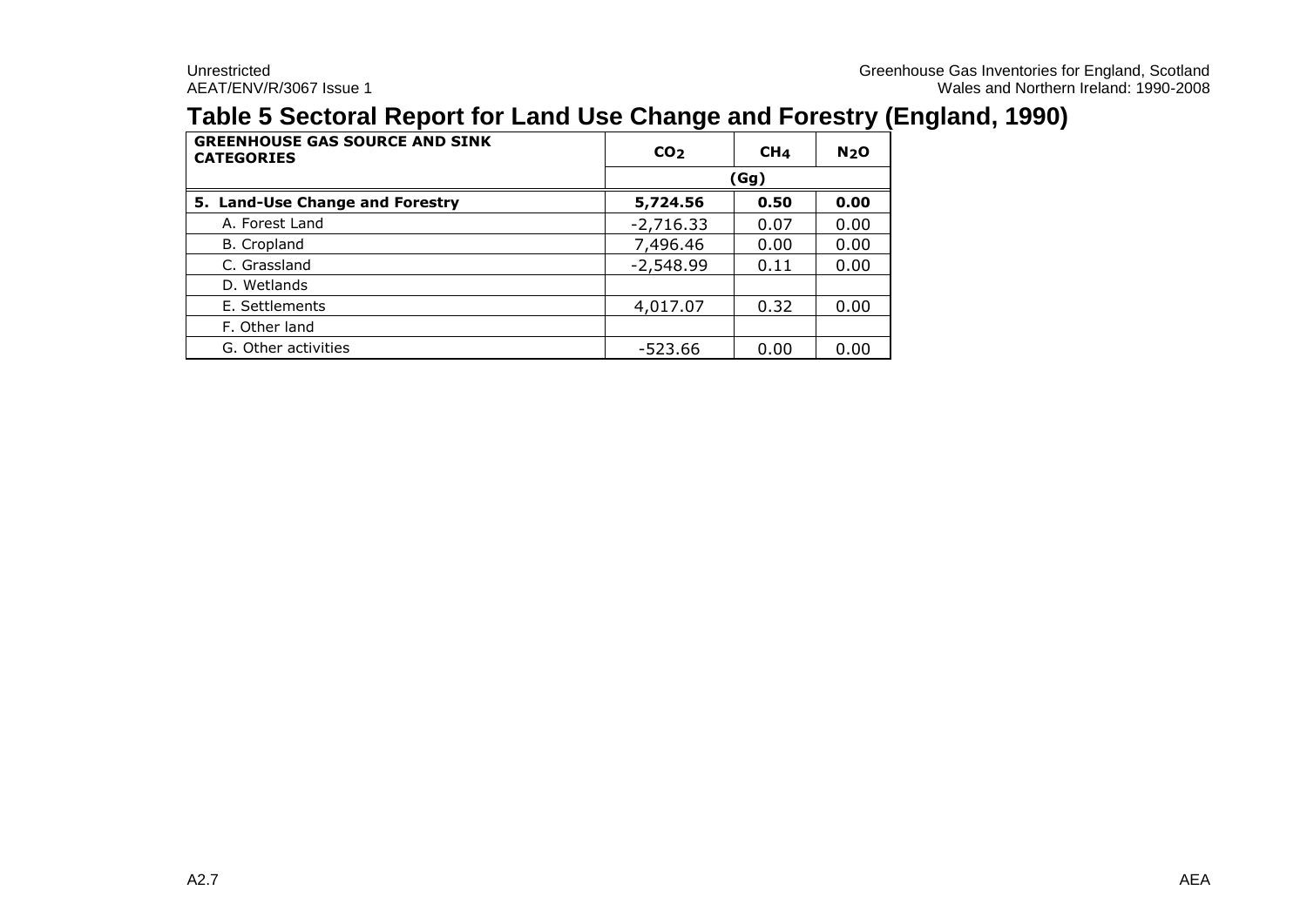## **Table 6 Sectoral Report for Waste (England, 1990)**

| <b>GREENHOUSE GAS SOURCE AND SINK</b><br><b>CATEGORIES</b> | CO <sub>2</sub> | CH <sub>4</sub> | N <sub>2</sub> O |  |  |  |
|------------------------------------------------------------|-----------------|-----------------|------------------|--|--|--|
|                                                            |                 | (Gg)            |                  |  |  |  |
| <b>Total Waste</b>                                         | 1,101.45        | 1,923.24        | 2.90             |  |  |  |
| A. Solid Waste Disposal on Land                            | 0.00            | 1,889.27        | 0.00             |  |  |  |
| 1. Managed Waste Disposal on Land                          | 0.00            | 1,889.27        | 0.00             |  |  |  |
| 2. Unmanaged Waste Disposal Sites                          |                 |                 |                  |  |  |  |
| 3. Other (please specify)                                  |                 |                 |                  |  |  |  |
|                                                            |                 |                 |                  |  |  |  |
| <b>B. Wastewater Handling</b>                              | 0.00            | 27.82           | 2.76             |  |  |  |
| Industrial Wastewater                                      |                 |                 |                  |  |  |  |
| Domestic and Commercial Wastewater                         | 0.00            | 27.82           | 2.76             |  |  |  |
| 3. Other (please specify)                                  |                 |                 |                  |  |  |  |
|                                                            |                 |                 |                  |  |  |  |
| <b>C.</b> Waste Incineration                               | 1,101.45        | 6.16            | 0.14             |  |  |  |
| D. Other (please specify)                                  |                 |                 |                  |  |  |  |
|                                                            |                 |                 |                  |  |  |  |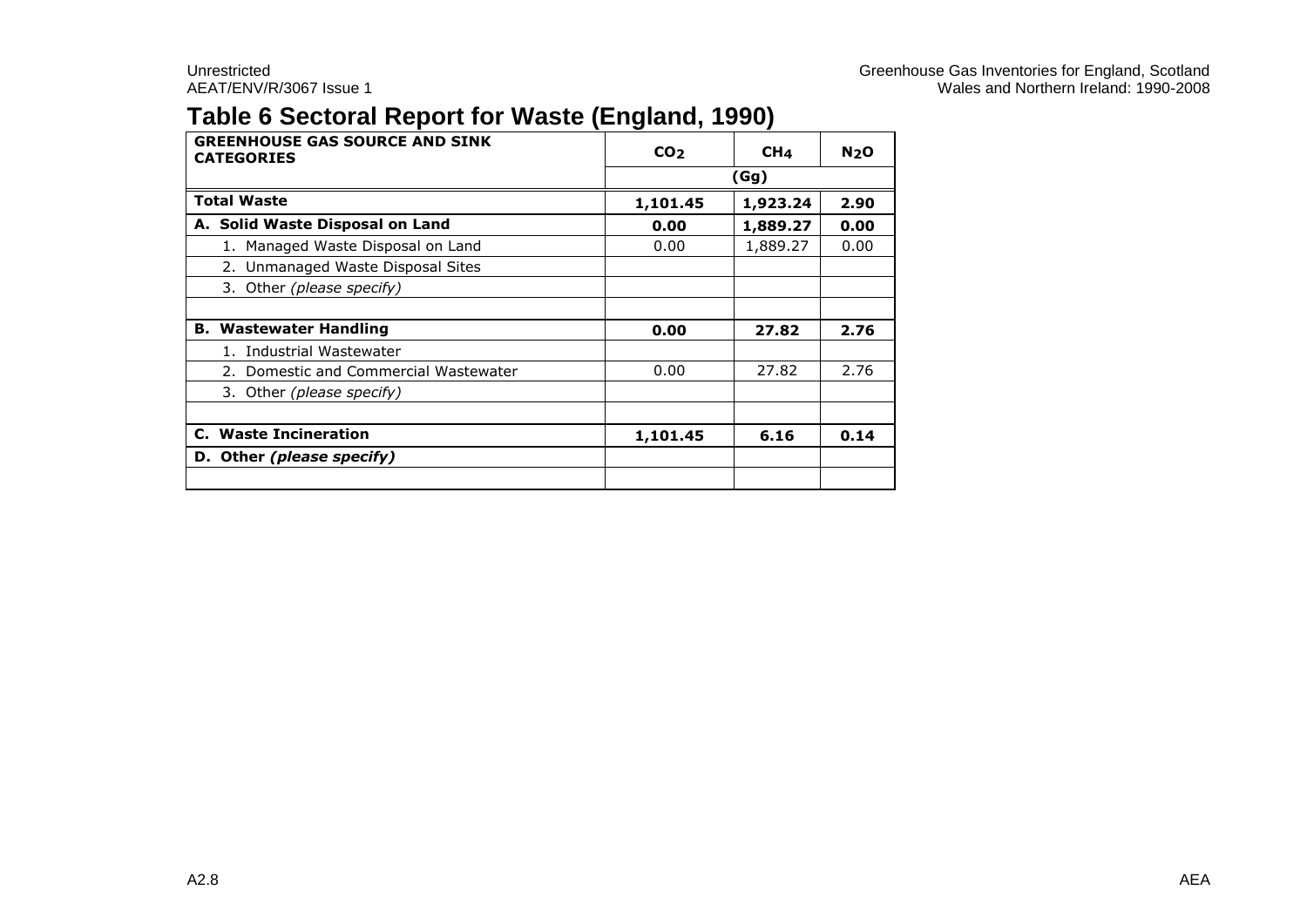#### **Table 7A Summary Report for National Greenhouse Gas Inventories (England, 1990)**  $(Pane 1 of 2)$

| $(1.490 + 0.4)$                                            |                 |                 |                          |             |             |                 |
|------------------------------------------------------------|-----------------|-----------------|--------------------------|-------------|-------------|-----------------|
| <b>GREENHOUSE GAS SOURCE AND SINK</b><br><b>CATEGORIES</b> | CO <sub>2</sub> | CH <sub>4</sub> | N <sub>2</sub> O         | <b>HFCs</b> | <b>PFCs</b> | SF <sub>6</sub> |
|                                                            |                 | (Gg)            | $CO2$ equivalent<br>(Gg) | Gg          |             |                 |
| <b>Total National Emissions and Removals</b>               | 467,273.93      | 3,761.32        | 166.33                   | 11,383.58   | 972.79      | 0.04            |
| 1. Energy                                                  | 448,553.26      | 1,196.58        | 14.99                    | 0.00        | 0.00        | 0.00            |
| A. Fuel Combustion                                         | 447,613.89      | 81.80           | 14.98                    | 0.00        | 0.00        | 0.00            |
| 1. Energy Industries                                       | 186,741.86      | 4.21            | 4.95                     | 0.00        | 0.00        | 0.00            |
| 2. Manufacturing Industries and Construction               | 74,117.40       | 9.92            | 4.17                     | 0.00        | 0.00        | 0.00            |
| 3. Transport                                               | 96,014.01       | 25.82           | 3.82                     | 0.00        | 0.00        | 0.00            |
| 4. Other Sectors                                           | 86,251.16       | 41.72           | 1.91                     | 0.00        | 0.00        | 0.00            |
| 5. Other                                                   | 4,489.46        | 0.13            | 0.13                     | 0.00        | 0.00        | 0.00            |
| B. Fugitive Emissions from Fuels                           | 939.37          | 1,114.78        | 0.01                     | 0.00        | 0.00        | 0.00            |
| 1. Solid Fuels                                             | 682.68          | 768.73          | 0.00                     | 0.00        | 0.00        | 0.00            |
| 2. Oil and Natural Gas                                     | 256.68          | 346.04          | 0.01                     | 0.00        | 0.00        | 0.00            |
| 2. Industrial Processes                                    | 11,894.66       | 8.74            | 77.13                    | 11,383.58   | 972.79      | 0.04            |
| A. Mineral Products                                        | 8,064.57        | 1.12            | 0.00                     | 0.00        | 0.00        | 0.00            |
| <b>B.</b> Chemical Industry                                | 2,629.61        | 7.18            | 77.10                    | 0.00        | 0.00        | 0.00            |
| <b>Metal Production</b><br>C.                              | 1,200.49        | 0.43            | 0.02                     | 0.00        | 932.77      | 0.02            |
| D. Other Production <sup>(4)</sup>                         | 0.00            | 0.00            | 0.00                     | 0.00        | 0.00        | 0.00            |
| E. Production of Halocarbons and $SF6$                     | 0.00            | 0.00            | 0.00                     | 11,373.73   | 10.90       | 0.00            |
| F. Consumption of Halocarbons and $SF6$                    | 0.00            | 0.00            | 0.00                     | 9.85        | 29.12       | 0.02            |
| G. Other                                                   | 0.00            | 0.00            | 0.00                     | 0.00        | 0.00        | 0.00            |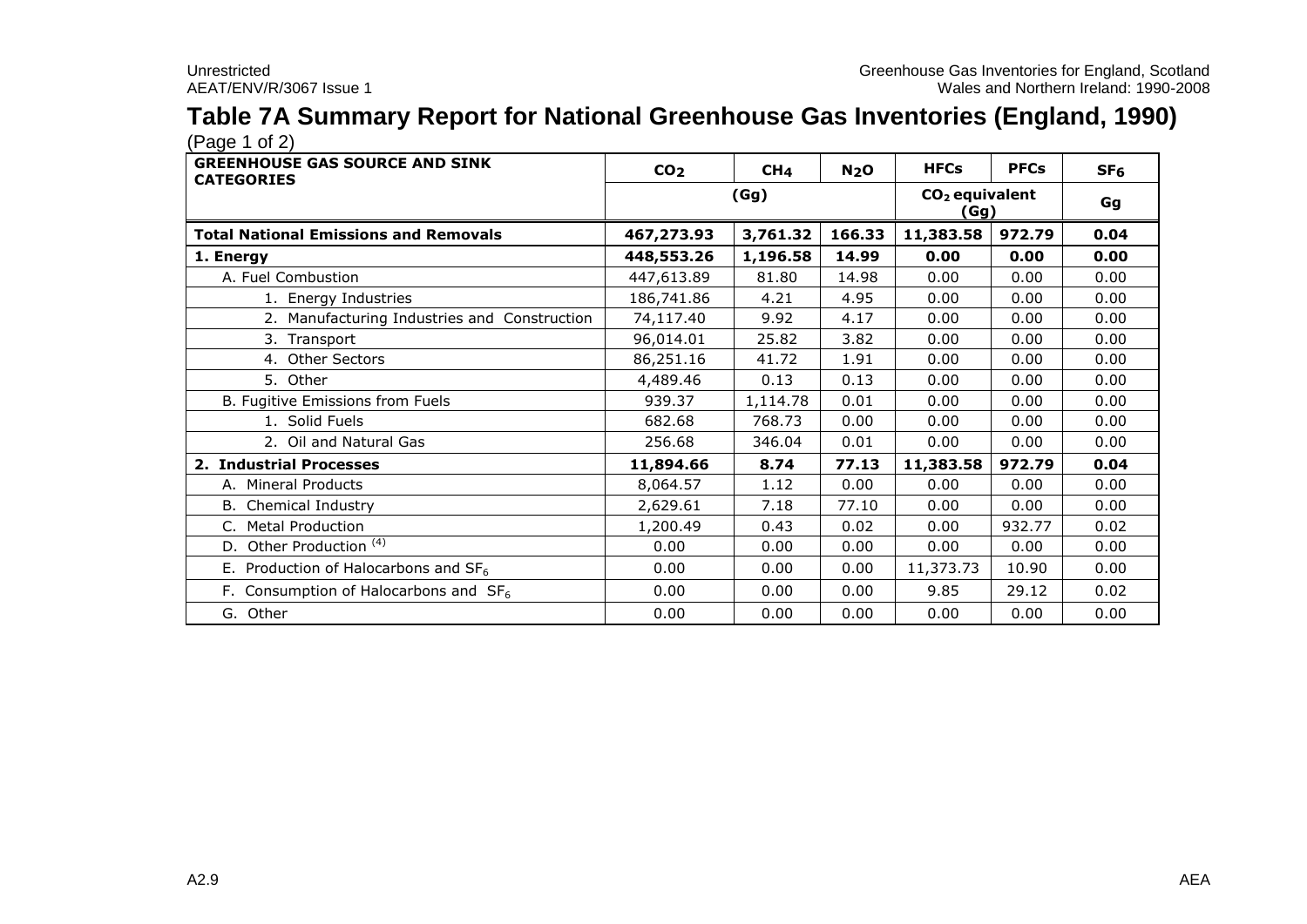### **Table 7A Summary Report for National Greenhouse Gas Inventories (England, 1990)** (Page 2 of 2)

| <b>GREENHOUSE GAS SOURCE AND SINK</b><br><b>CATEGORIES</b> | CO <sub>2</sub> | CH <sub>4</sub> | N <sub>2</sub> O | <b>HFCs</b>  | <b>PFCs</b> | SF <sub>6</sub> |
|------------------------------------------------------------|-----------------|-----------------|------------------|--------------|-------------|-----------------|
|                                                            |                 | (Gg)            |                  |              |             | (Gg)            |
| 3. Solvent and Other Product Use                           | 0.00            | 0.00            | 0.00             | (Gg)<br>0.00 | 0.00        | 0.00            |
| 4. Agriculture                                             | 0.00            | 632.26          | 71.31            | 0.00         | 0.00        | 0.00            |
| A. Enteric Fermentation                                    |                 | 499.89          | 0.00             | 0.00         | 0.00        | 0.00            |
| B. Manure Management                                       |                 | 120.73          | 5.85             | 0.00         | 0.00        | 0.00            |
| C. Rice Cultivation                                        |                 | <b>NO</b>       | NO.              | 0.00         | 0.00        | 0.00            |
| D. Agricultural Soils                                      |                 | <b>NE</b>       | 65.23            | 0.00         | 0.00        | 0.00            |
| E. Prescribed Burning of Savannas                          |                 | <b>NO</b>       | NO.              | 0.00         | 0.00        | 0.00            |
| F. Field Burning of Agricultural Residues                  |                 | 11.64           | 0.23             | 0.00         | 0.00        | 0.00            |
| G. Other                                                   |                 | 0.00            | 0.00             | 0.00         | 0.00        | 0.00            |
| 5. Land-Use Change and Forestry                            | 5,724.56        | 0.50            | 0.00             | 0.00         | 0.00        | 0.00            |
| A. Forest Land                                             | $-2,716.33$     | 0.07            | 0.00             |              |             |                 |
| <b>B.</b> Cropland                                         | 7,496.46        | 0.00            | 0.00             |              |             |                 |
| C. Grassland                                               | $-2,548.99$     | 0.11            | 0.00             |              |             |                 |
| D. Wetlands                                                | 0.00            | 0.00            | 0.00             |              |             |                 |
| E. Settlements                                             | 4,017.07        | 0.32            | 0.00             |              |             |                 |
| F. Other land                                              | 0.00            | 0.00            | 0.00             |              |             |                 |
| G. Other activities                                        | $-523.66$       | 0.00            | 0.00             |              |             |                 |
| 6. Waste                                                   | 1,101.45        | 1,923.24        | 2.90             | 0.00         | 0.00        | 0.00            |
| A. Solid Waste Disposal on Land                            | 0.00            | 1,889.27        | 0.00             | 0.00         | 0.00        | 0.00            |
| B. Wastewater Handling                                     | 0.00            | 27.82           | 2.76             | 0.00         | 0.00        | 0.00            |
| Waste Incineration<br>C.                                   | 1,101.45        | 6.16            | 0.14             | 0.00         | 0.00        | 0.00            |
| D. Other                                                   | 0.00            | 0.00            | 0.00             | 0.00         | 0.00        | 0.00            |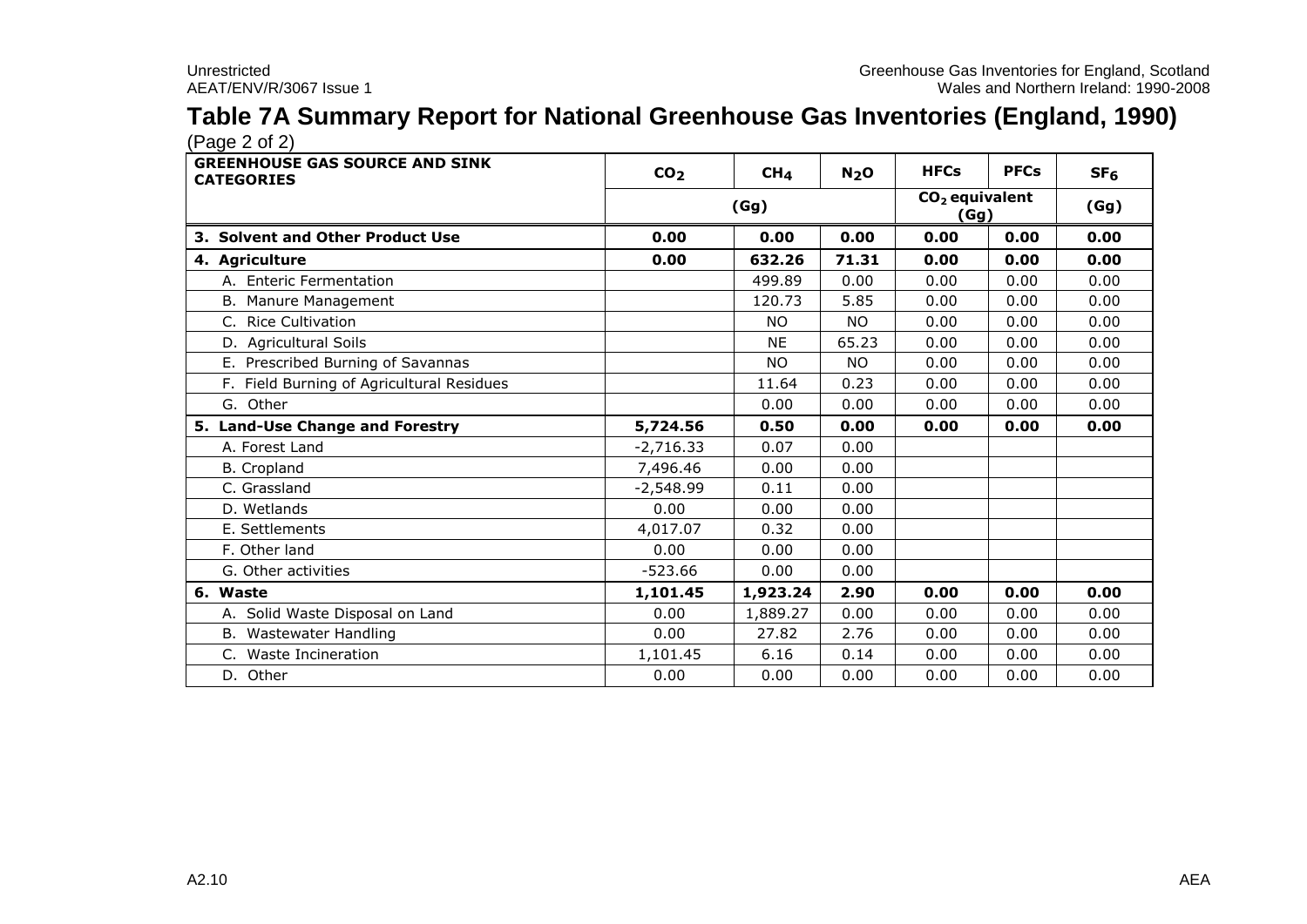# **Table 7A Summary Report for National Greenhouse Gas Inventories (England, 1995)**

| <b>GREENHOUSE GAS SOURCE AND SINK CATEGORIES</b> | CO <sub>2</sub> | CH <sub>4</sub>               | N <sub>2</sub> O | <b>HFCs</b> | <b>PFCs</b> | SF <sub>6</sub> |
|--------------------------------------------------|-----------------|-------------------------------|------------------|-------------|-------------|-----------------|
|                                                  |                 | (Gg)<br>$CO2$ equivalent (Gg) |                  |             |             | Gg              |
| <b>Total National Emissions and Removals</b>     | 426,329.93      | 3,238.40                      | 130.62           | 15,231.3    | 227.46      | 0.05            |
| 1. Energy                                        | 409,107.62      | 919.26                        | 14.49            | 0.00        | 0.00        | 0.00            |
| A. Fuel Combustion                               | 408,470.49      | 61.81                         | 14.49            | 0.00        | 0.00        | 0.00            |
| 1. Energy Industries                             | 148,579.38      | 4.70                          | 3.58             | 0.00        |             |                 |
| 2. Manufacturing Industries and Construction     | 69,589.95       | 10.35                         | 3.90             | 0.00        |             |                 |
| 3. Transport                                     | 96,933.66       | 20.43                         | 5.21             | 0.00        |             |                 |
| 4. Other Sectors                                 | 90,076.34       | 26.24                         | 1.70             | 0.00        |             |                 |
| 5. Other                                         | 3,291.15        | 0.09                          | 0.10             | 0.00        |             |                 |
| B. Fugitive Emissions from Fuels                 | 637.14          | 857.45                        | 0.01             | 0.00        | 0.00        | 0.00            |
| 1. Solid Fuels                                   | 185.65          | 532.33                        | 0.00             | 0.00        |             |                 |
| 2. Oil and Natural Gas                           | 451.48          | 325.12                        | 0.01             | 0.00        |             |                 |
| 2. Industrial Processes                          | 11,237.48       | 6.99                          | 46.55            | 15,231      | 227.46      | 0.05            |
| A. Mineral Products                              | 7,461.05        | 0.77                          | 0.00             |             |             |                 |
| <b>B.</b> Chemical Industry                      | 2,784.80        | 5.82                          | 46.53            |             |             |                 |
| <b>Metal Production</b><br>C.                    | 991.63          | 0.40                          | 0.02             | 0.00        | 107.08      | 0.02            |
| D. Other Production <sup>(4)</sup>               |                 |                               |                  |             |             |                 |
| E. Production of Halocarbons and $SF6$           | 0.00            | 0.00                          | 0.00             | 13981       | 70.79       |                 |
| F. Consumption of Halocarbons and $SF6$          | 0.00            | 0.00                          | 0.00             | 1251        | 49.59       | 0.03            |
| G. Other                                         |                 |                               |                  |             |             |                 |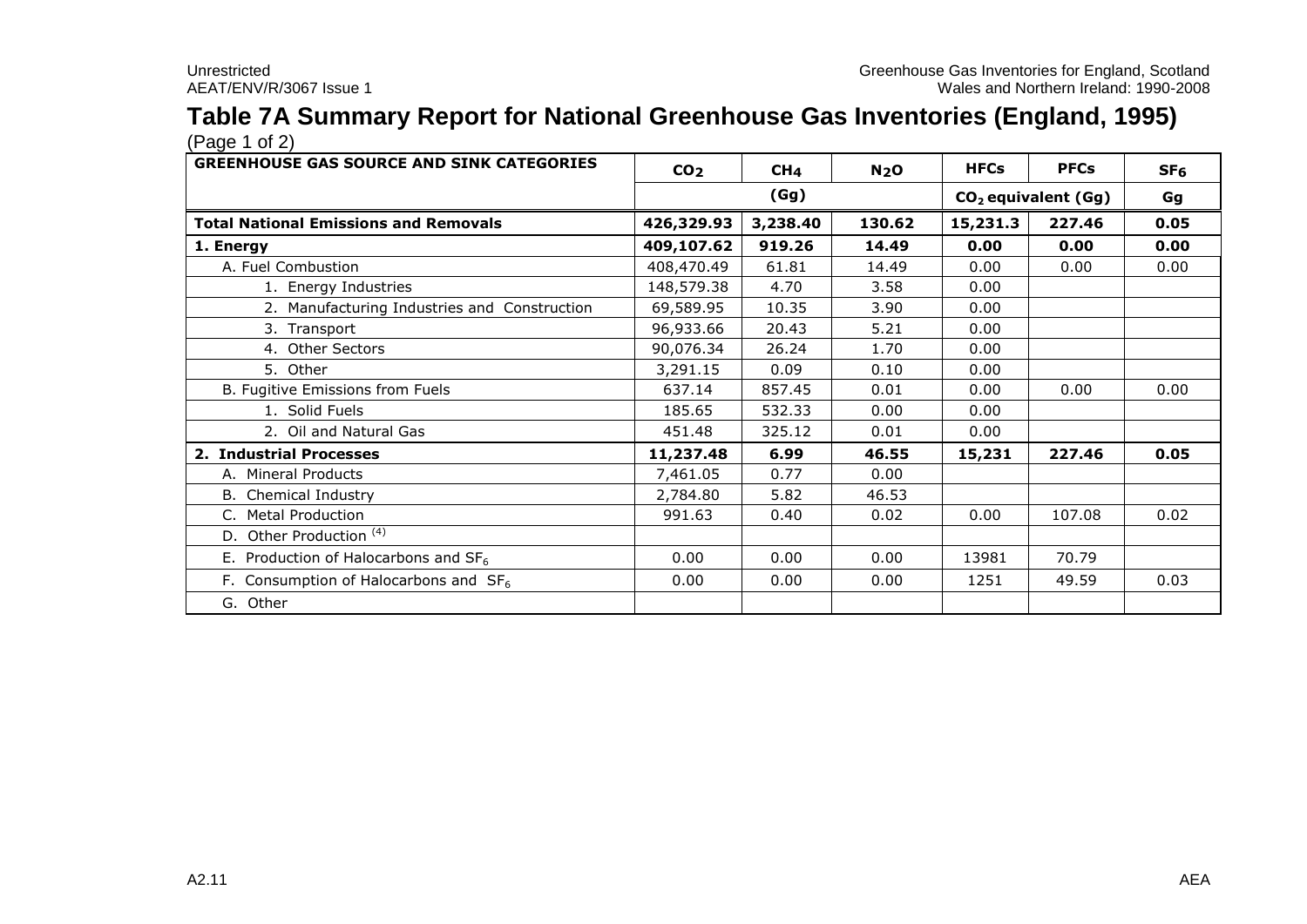### **Table 7A Summary Report for National Greenhouse Gas Inventories (England, 1995)** (Page 2 of 2)

| <b>GREENHOUSE GAS SOURCE AND SINK CATEGORIES</b> | CO <sub>2</sub> | CH <sub>4</sub> | N <sub>2</sub> O | <b>HFCs</b> | <b>PFCs</b>                     | SF <sub>6</sub> |
|--------------------------------------------------|-----------------|-----------------|------------------|-------------|---------------------------------|-----------------|
|                                                  |                 | (Gg)            |                  |             | CO <sub>2</sub> equivalent (Gg) | (Gg)            |
| 3. Solvent and Other Product Use                 | 0.00            | 0.00            | 0.00             | 0.00        | 0.00                            | 0.00            |
| 4. Agriculture                                   | 0.00            | 601.36          | 66.67            | 0.00        | 0.00                            | 0.00            |
| A. Enteric Fermentation                          |                 | 483.72          | 0.00             |             |                                 |                 |
| B. Manure Management                             |                 | 117.64          | 5.35             |             |                                 |                 |
| C. Rice Cultivation                              |                 | <b>NO</b>       | <b>NO</b>        |             |                                 |                 |
| D. Agricultural Soils                            |                 | 0.00            | 61.31            |             |                                 |                 |
| E. Prescribed Burning of Savannas                |                 | <b>NO</b>       | NO.              |             |                                 |                 |
| F. Field Burning of Agricultural Residues        |                 | 0.00            | 0.00             |             |                                 |                 |
| G. Other                                         |                 | 0.00            | 0.00             |             |                                 |                 |
| 5. Land-Use Change and Forestry                  | 5,200           | 0.77            | 0.01             | 0.00        | 0.00                            | 0.00            |
| A. Forest Land                                   | $-2,722$        | 0.45            | 0.01             |             |                                 |                 |
| B. Cropland                                      | 7,241           | 0.00            | 0.00             |             |                                 |                 |
| C. Grassland                                     | $-2,725$        | 0.11            | 0.00             |             |                                 |                 |
| D. Wetlands                                      | 0.00            | 0.00            | 0.00             |             |                                 |                 |
| E. Settlements                                   | 3,727           | 0.21            | 0.00             |             |                                 |                 |
| F. Other land                                    | 0.00            | 0.00            | 0.00             |             |                                 |                 |
| G. Other activities                              | $-320.54$       | 0.00            | 0.00             |             |                                 |                 |
| 6. Waste                                         | 784.6           | 1710.0          | 2.90             | 0.00        | 0.00                            | 0.00            |
| A. Solid Waste Disposal on Land                  | 0.00            | 1,677.92        | 0.00             |             |                                 |                 |
| B. Wastewater Handling                           | 0.00            | 28.62           | 2.79             |             |                                 |                 |
| C. Waste Incineration                            | 784.64          | 3.47            | 0.11             |             |                                 |                 |
| D. Other                                         |                 |                 |                  |             |                                 |                 |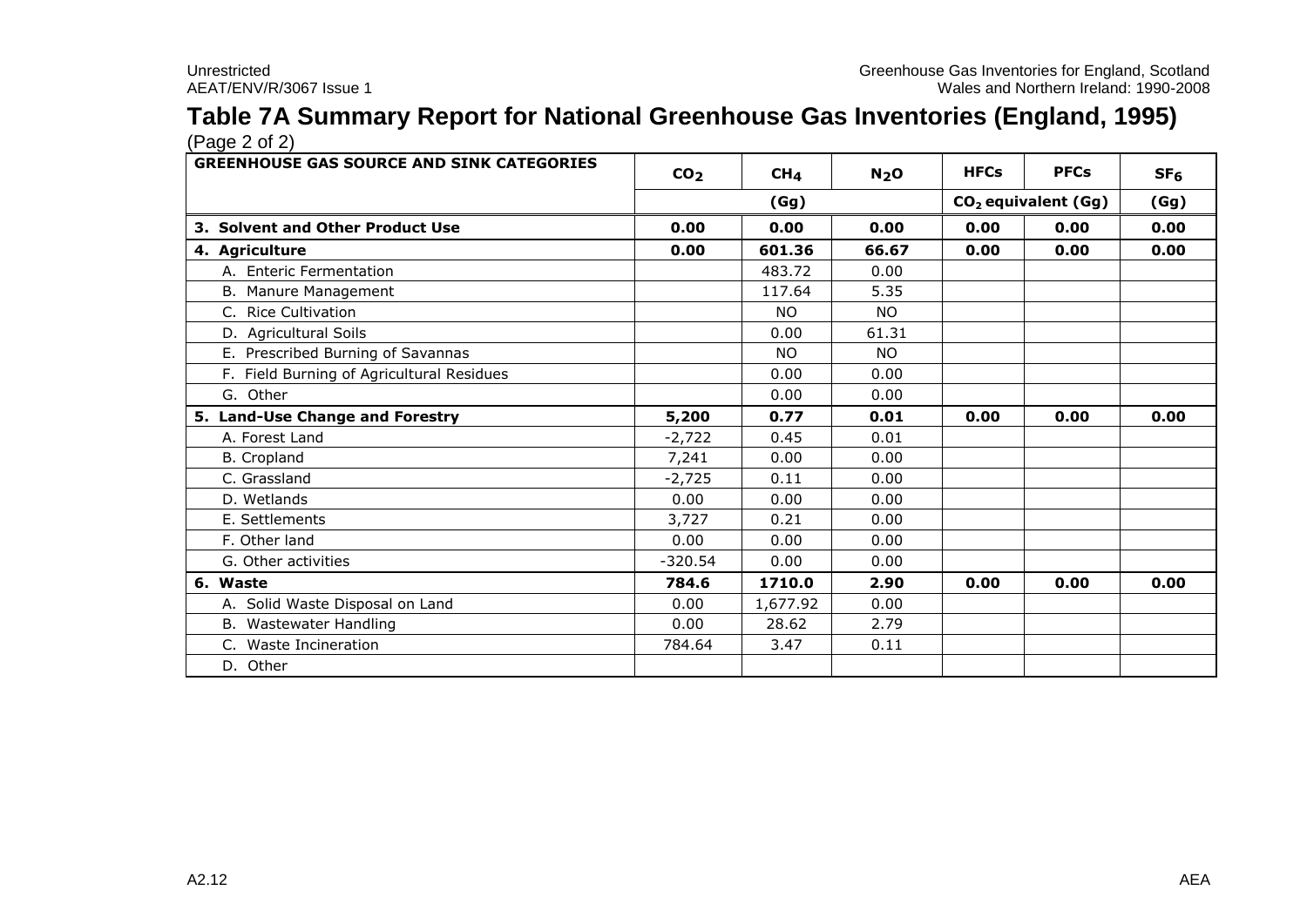# **Table 7A Summary Report for National Greenhouse Gas Inventories (England, 2007)**

| <b>GREENHOUSE GAS SOURCE AND SINK CATEGORIES</b> | CO <sub>2</sub> | CH <sub>4</sub> | N <sub>2</sub> O | <b>HFCs</b> | <b>PFCs</b>                     | SF <sub>6</sub> |
|--------------------------------------------------|-----------------|-----------------|------------------|-------------|---------------------------------|-----------------|
|                                                  |                 | (Gg)            |                  |             | CO <sub>2</sub> equivalent (Gg) | Gg              |
| <b>Total National Emissions and Removals</b>     | 426,788.83      | 1,615.91        | 79.64            | 9,293.01    | 118.80                          | 0.03            |
| 1. Energy                                        | 411,823.04      | 329.44          | 12.50            | 0.00        | 0.00                            | 0.00            |
| A. Fuel Combustion                               | 411,401.07      | 37.63           | 12.49            | 0.00        | 0.00                            | 0.00            |
| 1. Energy Industries                             | 159,132.96      | 5.20            | 3.44             | 0.00        | 0.00                            | 0.00            |
| 2. Manufacturing Industries and Construction     | 61,202.80       | 9.39            | 3.55             | 0.00        | 0.00                            | 0.00            |
| 3. Transport                                     | 106,879.85      | 6.10            | 4.21             | 0.00        | 0.00                            | 0.00            |
| 4. Other Sectors                                 | 81,715.51       | 16.87           | 1.21             | 0.00        | 0.00                            | 0.00            |
| 5. Other                                         | 2,469.95        | 0.07            | 0.07             | 0.00        | 0.00                            | 0.00            |
| B. Fugitive Emissions from Fuels                 | 421.97          | 291.81          | 0.01             | 0.00        | 0.00                            | 0.00            |
| 1. Solid Fuels                                   | 123.50          | 104.46          | 0.00             | 0.00        | 0.00                            | 0.00            |
| 2. Oil and Natural Gas                           | 298.47          | 187.35          | 0.01             | 0.00        | 0.00                            | 0.00            |
| 2. Industrial Processes                          | 11,507.49       | 4.05            | 8.90             | 9,293.01    | 118.80                          | 0.03            |
| A. Mineral Products                              | 7,069.34        | 0.88            | 0.00             | 0.00        | 0.00                            | 0.00            |
| <b>B.</b> Chemical Industry                      | 2,773.10        | 2.61            | 8.88             | 0.00        | 0.00                            | 0.00            |
| C. Metal Production                              | 1,665.06        | 0.56            | 0.02             | 2.17        | 41.27                           | 0.01            |
| Other Production <sup>(4)</sup><br>D.            | 0.00            | 0.00            | 0.00             | 0.00        | 0.00                            | 0.00            |
| E. Production of Halocarbons and $SF_6$          | 0.00            | 0.00            | 0.00             | 175.60      | 54.56                           | 0.00            |
| F. Consumption of Halocarbons and $SF6$          | 0.00            | 0.00            | 0.00             | 9115.23     | 22.97                           | 0.02            |
| G. Other                                         | 0.00            | 0.00            | 0.00             | 0.00        | 0.00                            | 0.00            |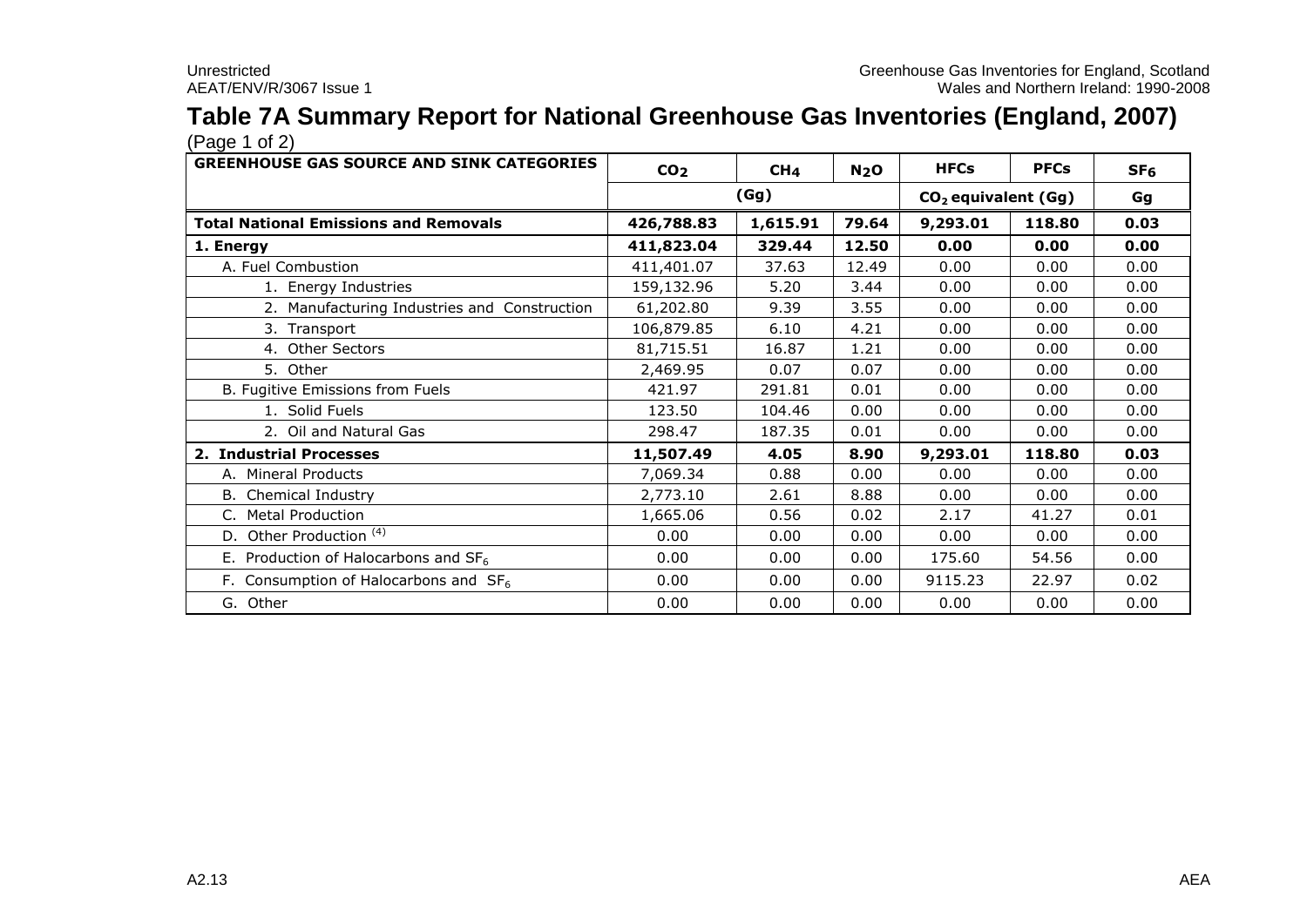### **Table 7A Summary Report for National Greenhouse Gas Inventories (England, 2007)** (Page 2 of 2)

| <b>GREENHOUSE GAS SOURCE AND SINK CATEGORIES</b> | CO <sub>2</sub> | CH <sub>4</sub> | N <sub>2</sub> O                | <b>HFCs</b> | <b>PFCs</b> | SF <sub>6</sub> |
|--------------------------------------------------|-----------------|-----------------|---------------------------------|-------------|-------------|-----------------|
|                                                  |                 | (Gg)            | CO <sub>2</sub> equivalent (Gg) |             |             | (Gg)            |
| 3. Solvent and Other Product Use                 | 0.00            | 0.00            | 0.00                            | 0.00        | 0.00        | 0.00            |
| 4. Agriculture                                   | 0.00            | 495.91          | 54.78                           | 0.00        | 0.00        | 0.00            |
| A. Enteric Fermentation                          |                 | 404.71          | 0.00                            | 0.00        | 0.00        | 0.00            |
| B. Manure Management                             |                 | 91.20           | 4.32                            | 0.00        | 0.00        | 0.00            |
| C. Rice Cultivation                              |                 | <b>NO</b>       | <b>NO</b>                       | 0.00        | 0.00        | 0.00            |
| D. Agricultural Soils                            |                 | <b>NE</b>       | 50.46                           | 0.00        | 0.00        | 0.00            |
| E. Prescribed Burning of Savannas                |                 | <b>NO</b>       | <b>NO</b>                       | 0.00        | 0.00        | 0.00            |
| F. Field Burning of Agricultural Residues        |                 | 0.00            | 0.00                            | 0.00        | 0.00        | 0.00            |
| G. Other                                         |                 | 0.00            | 0.00                            | 0.00        | 0.00        | 0.00            |
| 5. Land-Use Change and Forestry                  | 3,045           | 0.81            | 0.01                            | 0.00        | 0.00        | 0.00            |
| A. Forest Land                                   | $-2,905$        | 0.29            | 0.00                            |             |             |                 |
| <b>B.</b> Cropland                               | 6,541           | 0.00            | 0.00                            |             |             |                 |
| C. Grassland                                     | $-3,552$        | 0.31            | 0.00                            |             |             |                 |
| D. Wetlands                                      | 0.00            | 0.00            | 0.00                            |             |             |                 |
| E. Settlements                                   | 3,372           | 0.20            | 0.00                            |             |             |                 |
| F. Other land                                    | 0.00            | 0.00            | 0.00                            |             |             |                 |
| G. Other activities                              | $-410.82$       | 0.00            | 0.00                            |             |             |                 |
| 6. Waste                                         | 413.2           | 785.7           | 3.45                            | 0.00        | 0.00        | 0.00            |
| A. Solid Waste Disposal on Land                  | 0.00            | 753.51          | 0.00                            | 0.00        | 0.00        | 0.00            |
| B. Wastewater Handling                           | 0.00            | 32.08           | 3.32                            | 0.00        | 0.00        | 0.00            |
| C. Waste Incineration                            | 413.19          | 0.11            | 0.13                            | 0.00        | 0.00        | 0.00            |
| D. Other                                         | 0.00            | 0.00            | 0.00                            | 0.00        | 0.00        | 0.00            |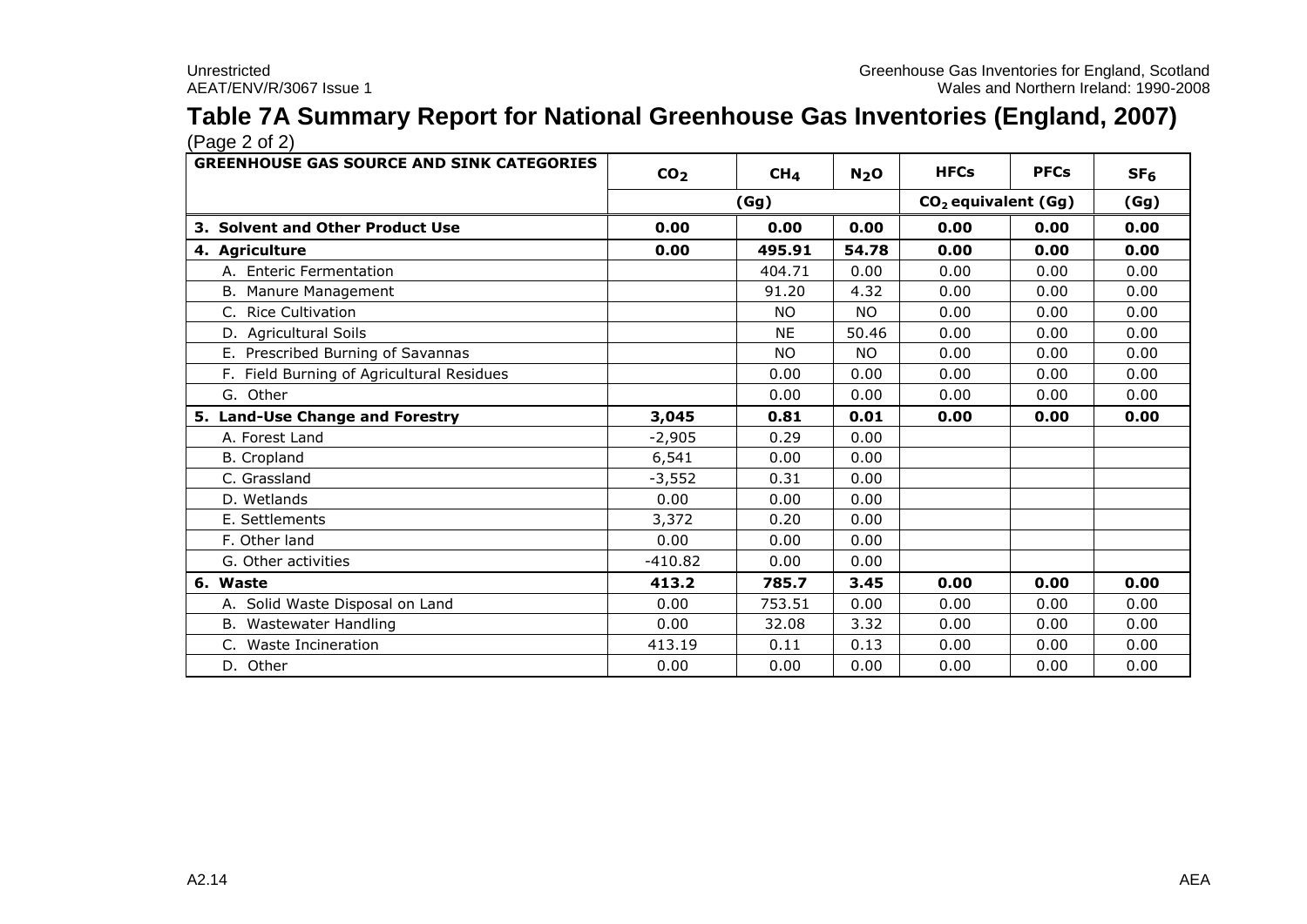## **Table 1 Sectoral Report for Energy (England, 2008)**

| (Page 1 of 2)                                                |                 |                 |         |
|--------------------------------------------------------------|-----------------|-----------------|---------|
| <b>GREENHOUSE GAS SOURCE AND SINK CATEGORIES</b>             | CO <sub>2</sub> | CH <sub>4</sub> | $N_2$ O |
|                                                              |                 | (Gg)            |         |
| <b>Total Energy</b>                                          | 401,901.36      | 336.87          | 11.35   |
| A. Fuel Combustion Activities (Sectoral Approach)            | 401,483.49      | 37.46           | 11.35   |
| 1. Energy Industries                                         | 151,955.59      | 5.34            | 3.09    |
| a. Public Electricity and Heat Production                    | 139,031.25      | 3.45            | 2.71    |
| b. Petroleum Refining                                        | 10,163.12       | 0.26            | 0.26    |
| c. Manufacture of Solid Fuels and Other Energy<br>Industries | 2,761.21        | 1.63            | 0.12    |
| 2. Manufacturing Industries and Construction                 | 58,813.59       | 8.77            | 3.17    |
| a. Iron and Steel                                            | 11,784.00       | 4.76            | 0.19    |
| b. Non-Ferrous Metals                                        | IE $(1)$        | ΙF              | ΙF      |
| c. Chemicals                                                 | IE              | ΙE              | IE      |
| d. Pulp, Paper and Print                                     | ΙE              | IE              | IE      |
| e. Food Processing, Beverages and Tobacco                    | ΙE              | ΙE              | IE      |
| f. Other (please specify)                                    | 47,029.59       | 4.01            | 2.98    |
| 3. Transport                                                 | 103,432.90      | 5.38            | 3.79    |
| a. Civil Aviation                                            | 1,236.70        | 0.05            | 0.04    |
| b. Road Transportation                                       | 96,384.13       | 5.11            | 2.84    |
| c. Railways                                                  | 1,726.74        | 0.13            | 0.65    |
| d. Navigation                                                | 3,680.86        | 0.06            | 0.09    |
| e. Other Transportation (please specify)                     | 404.47          | 0.02            | 0.17    |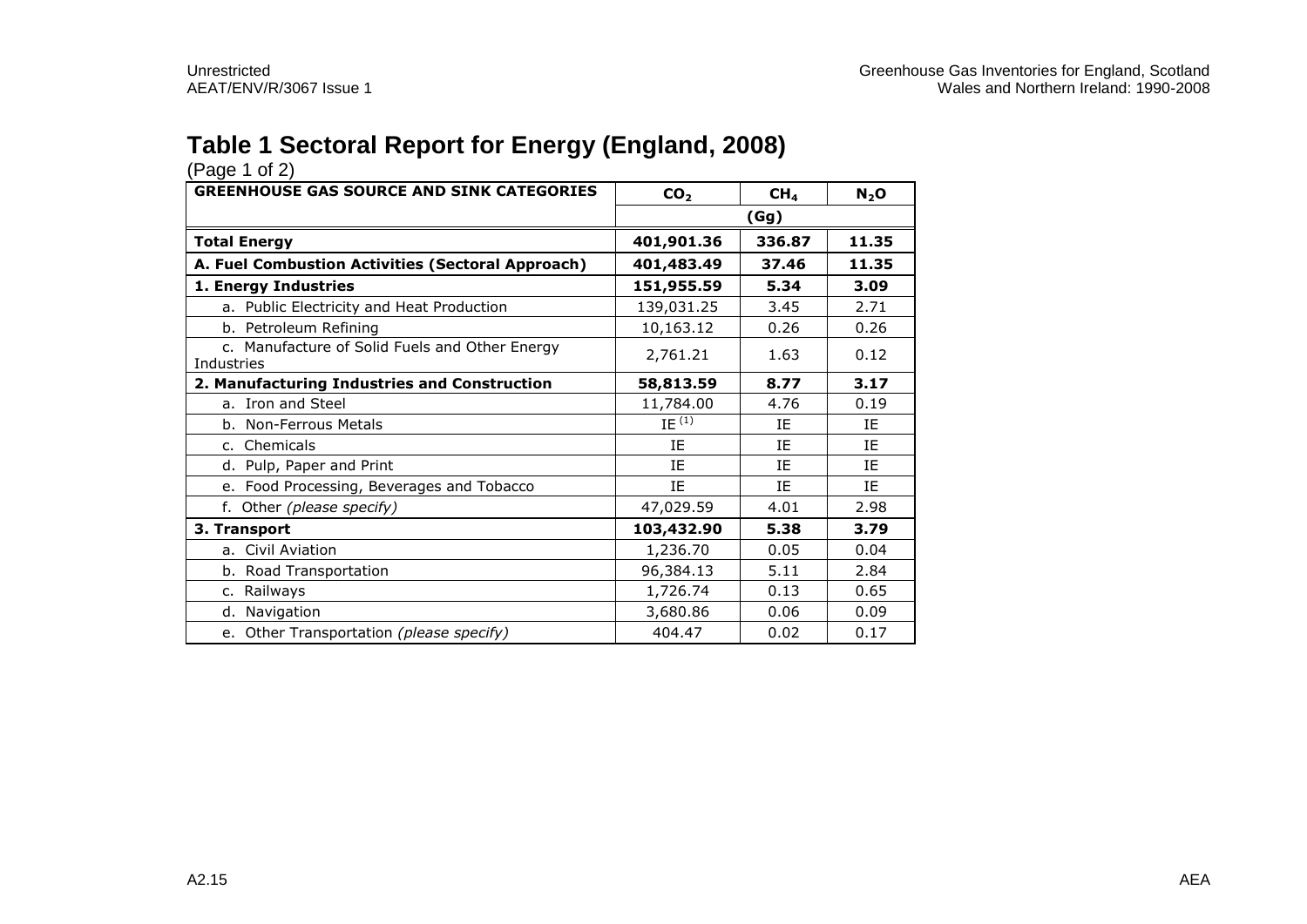## **Table 1 Sectoral Report for Energy (England, 2008)**

| <b>GREENHOUSE GAS SOURCE AND SINK</b><br><b>CATEGORIES</b> | CO <sub>2</sub>   | CH <sub>4</sub> | $N_2$ O   |
|------------------------------------------------------------|-------------------|-----------------|-----------|
|                                                            | (Gg)              |                 |           |
| 4. Other Sectors                                           | 84,756.74         | 17.90           | 1.22      |
| a. Commercial/Institutional                                | 18,654.50         | 2.20            | 0.06      |
| b. Residential                                             | 63,613.15         | 14.72           | 0.26      |
| c. Agriculture/Forestry/Fisheries                          | 2,489.09          | 0.99            | 0.89      |
| 5. Other (Military Aircraft and Naval Vessels)             | 2,524.68          | 0.07            | 0.08      |
| <b>B. Fugitive Emissions from Fuels</b>                    | 417.86            | 299.41          | 0.01      |
| 1. Solid Fuels                                             | 118.29            | 111.88          | 0.00      |
| a. Coal Mining                                             | 0.00              | 111.52          | 0.00      |
| b. Solid Fuel Transformation                               | 118.29            | 0.36            | 0.00      |
| c. Other (please specify)                                  | NO <sup>(1)</sup> | <b>NO</b>       | NO.       |
| 2. Oil and Natural Gas                                     | 299.58            | 187.53          | 0.01      |
| a. Oil                                                     | 94.73             | 2.53            | 0.00      |
| b. Natural Gas                                             | 7.34              | 181.72          | 0.00      |
| c. Venting and Flaring                                     | 197.50            | 3.28            | 0.01      |
| Flaring                                                    | 197.43            | 0.83            | 0.01      |
| Venting                                                    | 0.07              | 2.45            | 0.00      |
| Memo Items: (2)                                            |                   |                 |           |
| <b>International Bunkers</b>                               | $NA^{(1)}$        | <b>NA</b>       | <b>NA</b> |
| Aviation                                                   | <b>NA</b>         | <b>NA</b>       | <b>NA</b> |
| Marine                                                     | <b>NA</b>         | <b>NA</b>       | <b>NA</b> |
| CO <sub>2</sub> Emissions from Biomass                     | NE <sup>(1)</sup> |                 |           |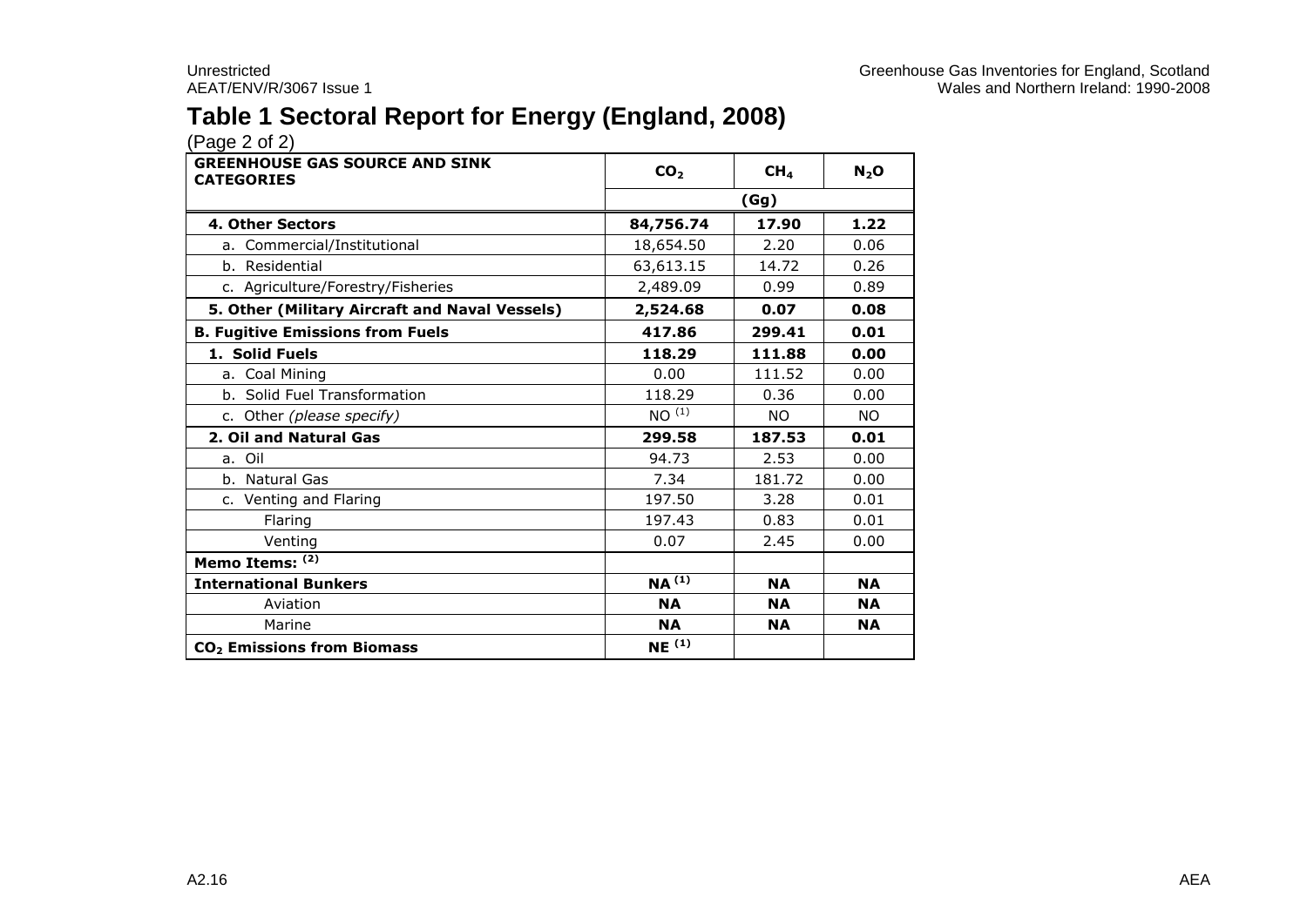## **Table 2(I) Sectoral Report for Industrial Processes (England, 2008)**

| <b>GREENHOUSE GAS SOURCE AND SINK</b><br><b>CATEGORIES</b>   | CO <sub>2</sub> | CH <sub>4</sub> | N <sub>2</sub> O | HFCs $(3)$ | PFCs $(3)$               | SF <sub>6</sub> |
|--------------------------------------------------------------|-----------------|-----------------|------------------|------------|--------------------------|-----------------|
|                                                              |                 | (Gg)            |                  |            | <b>Gg CO2 Equivalent</b> |                 |
| <b>Total Industrial Processes</b>                            | 11,086.67       | 3.87            | 7.80             | 9,488.72   | 96.49                    | 0.03            |
| <b>A. Mineral Products</b>                                   | 6,423.59        | 0.78            | 0.00             | 0.00       | 0.00                     | 0.00            |
| 1. Cement Production                                         | 3,934.25        | NO.             | NO.              |            |                          |                 |
| 2. Lime Production                                           | 875.85          | NO.             | NO.              |            |                          |                 |
| 3. Limestone and Dolomite Use                                | 1,198.43        | <b>NO</b>       | <b>NO</b>        |            |                          |                 |
| 4. Soda Ash Production and Use                               | 183.38          | NO.             | <b>NO</b>        |            |                          |                 |
| 5. Asphalt Roofing                                           | <b>NF</b>       | <b>NO</b>       | NO.              |            |                          |                 |
| 6. Road Paving with Asphalt                                  | <b>NE</b>       | NO.             | NO.              |            |                          |                 |
| 7. Other (fletton bricks)                                    | 231.68          | 0.78            | NO.              |            |                          |                 |
| <b>B. Chemical Industry</b>                                  | 2,682.52        | 2.45            | 7.78             | 0.00       | 0.00                     | 0.00            |
| 1. Ammonia Production                                        | 1,108.00        | <b>NE</b>       | <b>NO</b>        |            |                          |                 |
| 2. Nitric Acid Production                                    | NO.             | NO.             | 4.72             |            |                          |                 |
| 3. Adipic Acid Production                                    | NO.             | NO.             | 3.05             |            |                          |                 |
| 4. Carbide Production                                        | NO.             | NO.             | NO.              |            |                          |                 |
| 5. Other (please specify)                                    | 1,574.52        | 2.45            | NO.              |            |                          |                 |
| <b>C. Metal Production</b>                                   | 1,980.56        | 0.64            | 0.02             | 24.40      | 63.27                    | 0.00            |
| 1. Iron and Steel Production                                 | 1,689.15        | 0.64            | 0.02             |            |                          |                 |
| 2. Ferroalloys Production                                    | ΙE              | <b>NE</b>       | NO.              |            |                          |                 |
| 3. Aluminium Production                                      | 291.40          | NO.             | NO.              |            | 63.27                    |                 |
| 4. SF <sub>6</sub> Used in Aluminium and Magnesium Foundries | <b>NO</b>       | <b>NO</b>       | NO.              | 24.40      |                          | 0.00            |
| 5. Other (please specify)                                    | <b>NO</b>       | <b>NO</b>       | <b>NO</b>        |            |                          |                 |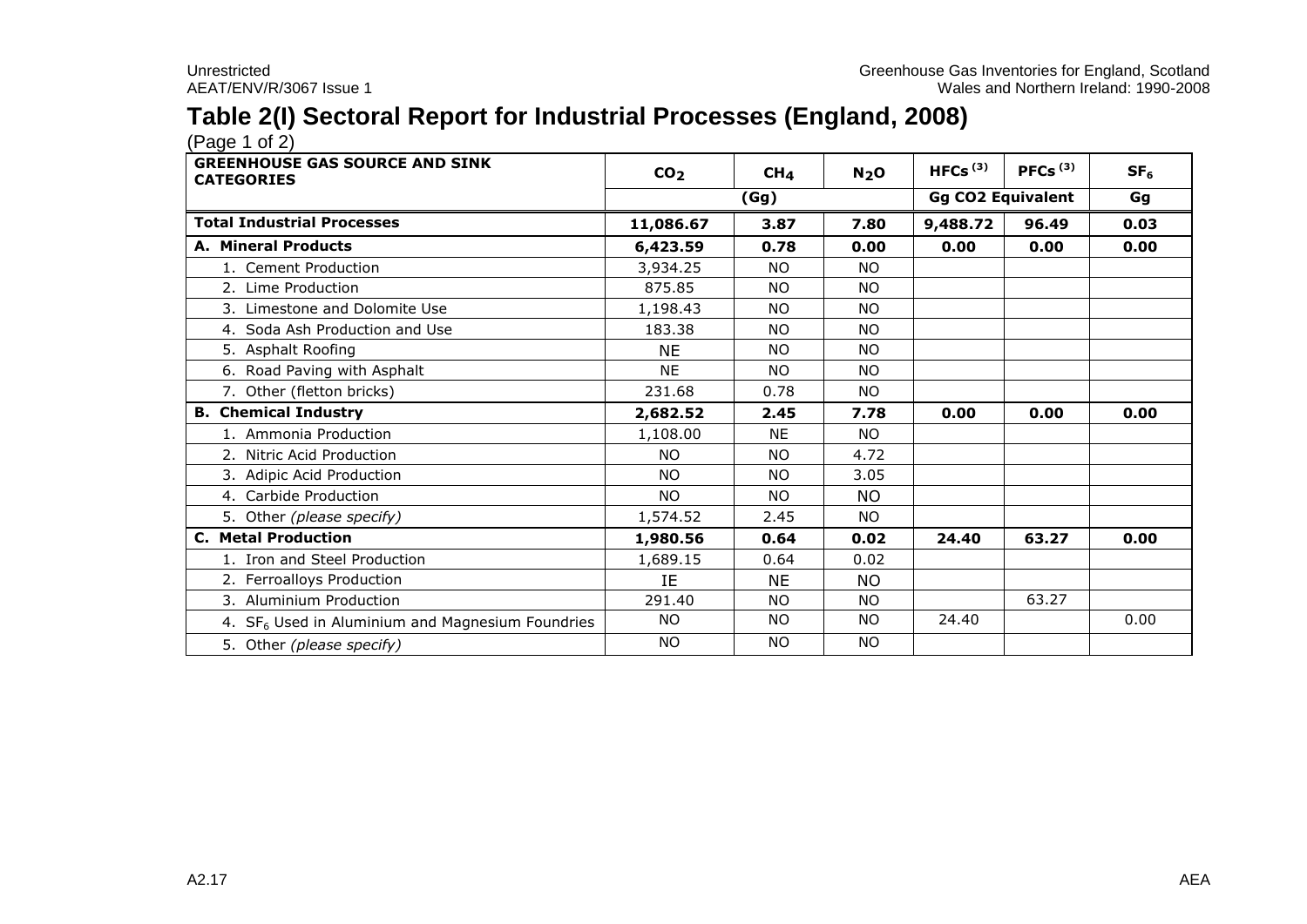## **Table 2(I) Sectoral Report for Industrial Processes (England, 2008)**

 $(Pa^2 \circ 2)$ 

| <b>GREENHOUSE GAS SOURCE AND SINK</b><br><b>CATEGORIES</b> | CO <sub>2</sub> | CH <sub>4</sub> | N <sub>2</sub> O | <b>HFCs</b>              | <b>PFCs</b> | SF <sub>6</sub> |
|------------------------------------------------------------|-----------------|-----------------|------------------|--------------------------|-------------|-----------------|
|                                                            |                 | (Gg)            |                  | <b>Gg CO2 Equivalent</b> |             | Gg              |
| <b>D. Other Production</b>                                 | 0.00            | 0.00            | 0.00             | 0.00                     | 0.00        | 0.00            |
| 1. Pulp and Paper                                          | NO.             | NO.             | NO.              | <b>NE</b>                | <b>NE</b>   | <b>NE</b>       |
| 2. Food and $Drink(4)$                                     | IE              | NO.             | <b>NO</b>        | <b>NE</b>                | <b>NE</b>   | <b>NE</b>       |
| E. Production of Halocarbons and $SF6$                     | 0.00            | 0.00            | 0.00             | 125.86                   | 11.67       | 0.00            |
| 1. By-product Emissions                                    | NO.             | NO.             | <b>NO</b>        | 125.86                   | NO.         | <b>NO</b>       |
| 2. Fugitive Emissions                                      | <b>NO</b>       | NO.             | <b>NO</b>        | NO.                      | 11.67       | NO.             |
| 3. Other (please specify)                                  | NO.             | NO.             | <b>NO</b>        | NO.                      | NO.         | NO.             |
| F. Consumption of Halocarbons and SF <sub>6</sub>          | 0.00            | 0.00            | 0.00             | 9,338.46                 | 21.55       | 0.02            |
| 1. Refrigeration and Air Conditioning Equipment            | NO.             | NO.             | NO.              | 6,173.89                 | 2.31        | <b>NA</b>       |
| 2. Foam Blowing                                            | NO.             | NO.             | <b>NO</b>        | 342.38                   | <b>NO</b>   | <b>NA</b>       |
| 3. Fire Extinguishers                                      | NO.             | NO.             | <b>NO</b>        | 167.24                   | 0.27        | <b>NO</b>       |
| 4. Aerosols/ Metered Dose Inhalers                         | NO.             | NO.             | <b>NO</b>        | 2,526.45                 | <b>NO</b>   | <b>NO</b>       |
| 5. Solvents                                                | NO.             | NO.             | <b>NO</b>        | 69.29                    | 0.00        | NO.             |
| Other applications using ODS substitutes<br>6.             | NO.             | NO.             | NO.              | <b>NE</b>                | <b>NE</b>   | <b>NE</b>       |
| 7. Semiconductor Manufacture                               | NO.             | NO.             | NO.              | IE                       | IE          | IE              |
| 8. Electrical Equipment                                    | NO.             | NO.             | <b>NO</b>        | IE                       | IE          | IE              |
| 9. Other (please specify)                                  | NO.             | NO.             | NO.              | 59.22                    | 18.97       | 0.02            |
| G. Other (please specify)                                  | 0.00            | 0.00            | 0.00             | 0.00                     | 0.00        | 0.00            |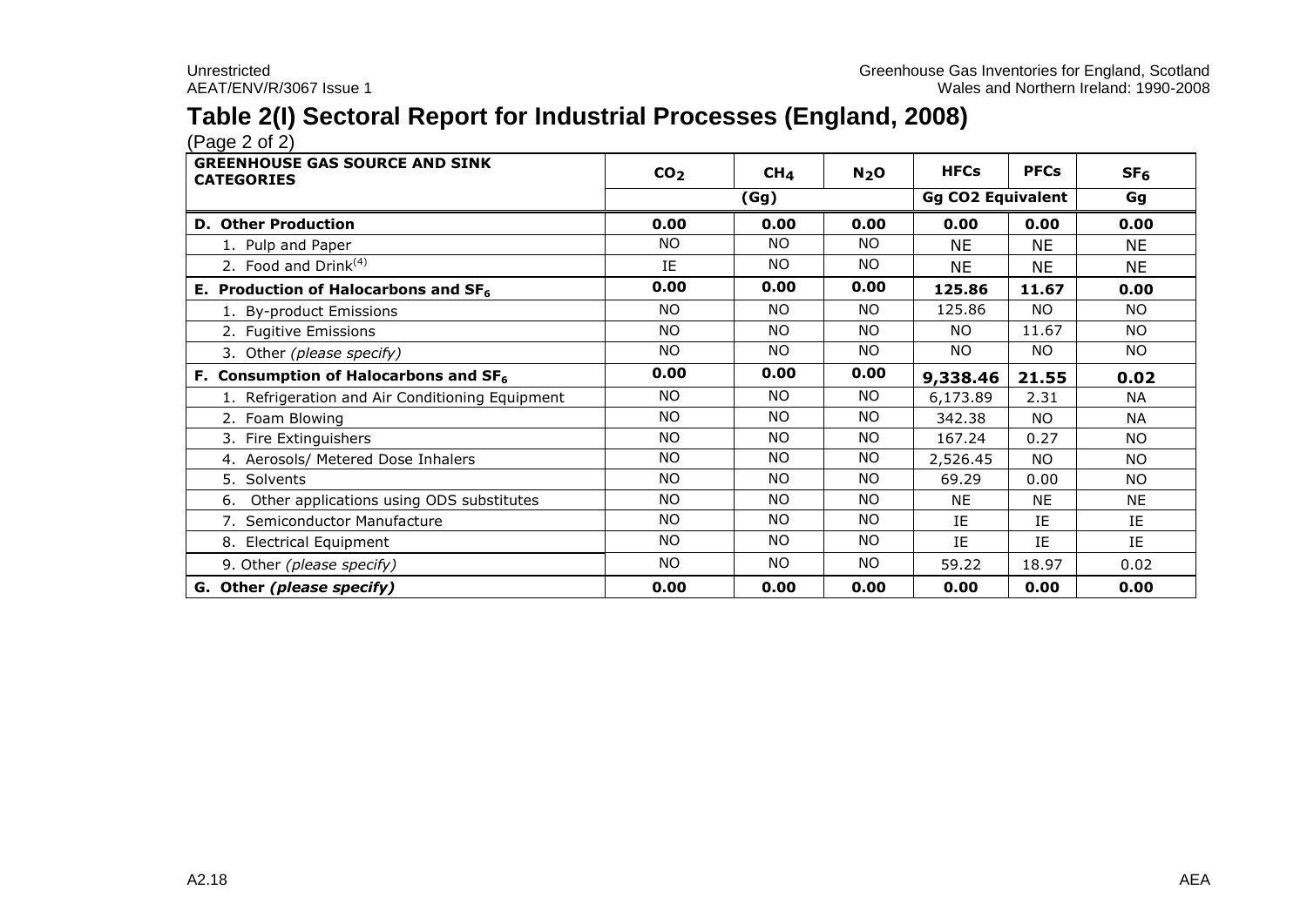## **Table 4 Sectoral Report for Agriculture (England, 2008)**

| <b>GREENHOUSE GAS SOURCE AND SINK</b><br><b>CATEGORIES</b> | CH <sub>4</sub> | N <sub>2</sub> O |
|------------------------------------------------------------|-----------------|------------------|
|                                                            | (Gg)            |                  |
| <b>Total Agriculture</b>                                   | 632.26          | 71.31            |
| <b>A. Enteric Fermentation</b>                             | 499.89          | 0.00             |
| Cattle<br>1.                                               | 392.21          | <b>NO</b>        |
| <b>Buffalo</b><br>2.                                       | NO.             | <b>NO</b>        |
| 3.<br>Sheep                                                | 94.78           | <b>NO</b>        |
| 4.<br>Goats                                                | 0.36            | <b>NO</b>        |
| 5.<br>Camels and Llamas                                    | <b>NO</b>       | <b>NO</b>        |
| 6.<br>Horses                                               | 2.76            | <b>NO</b>        |
| 7.<br>Mules and Asses                                      | <b>NO</b>       | <b>NO</b>        |
| 8.<br>Swine                                                | 9.46            | <b>NO</b>        |
| 9.<br>Poultry                                              | <b>NO</b>       | <b>NO</b>        |
| 10. Other (Deer)                                           | 0.31            | <b>NO</b>        |
| <b>B. Manure Management</b>                                | 120.73          | 5.85             |
| Cattle<br>1.                                               | 65.63           | <b>NO</b>        |
| <b>Buffalo</b><br>2.                                       | NO.             | 0.00             |
| 3.<br>Sheep                                                | 2.25            | 0.00             |
| Goats<br>4.                                                | 0.01            | 0.00             |
| 5.<br>Camels and Llamas                                    | NO.             | NO.              |
| 6.<br>Horses                                               | 0.22            | 0.00             |
| 7.<br><b>Mules and Asses</b>                               | NO.             | <b>NO</b>        |
| 8.<br>Swine                                                | 44.54           | 0.00             |
| 9.<br>Poultry                                              | 8.07            | 0.00             |
| 10.<br>Other Livestock (Deer)                              | 0.01            | 0.00             |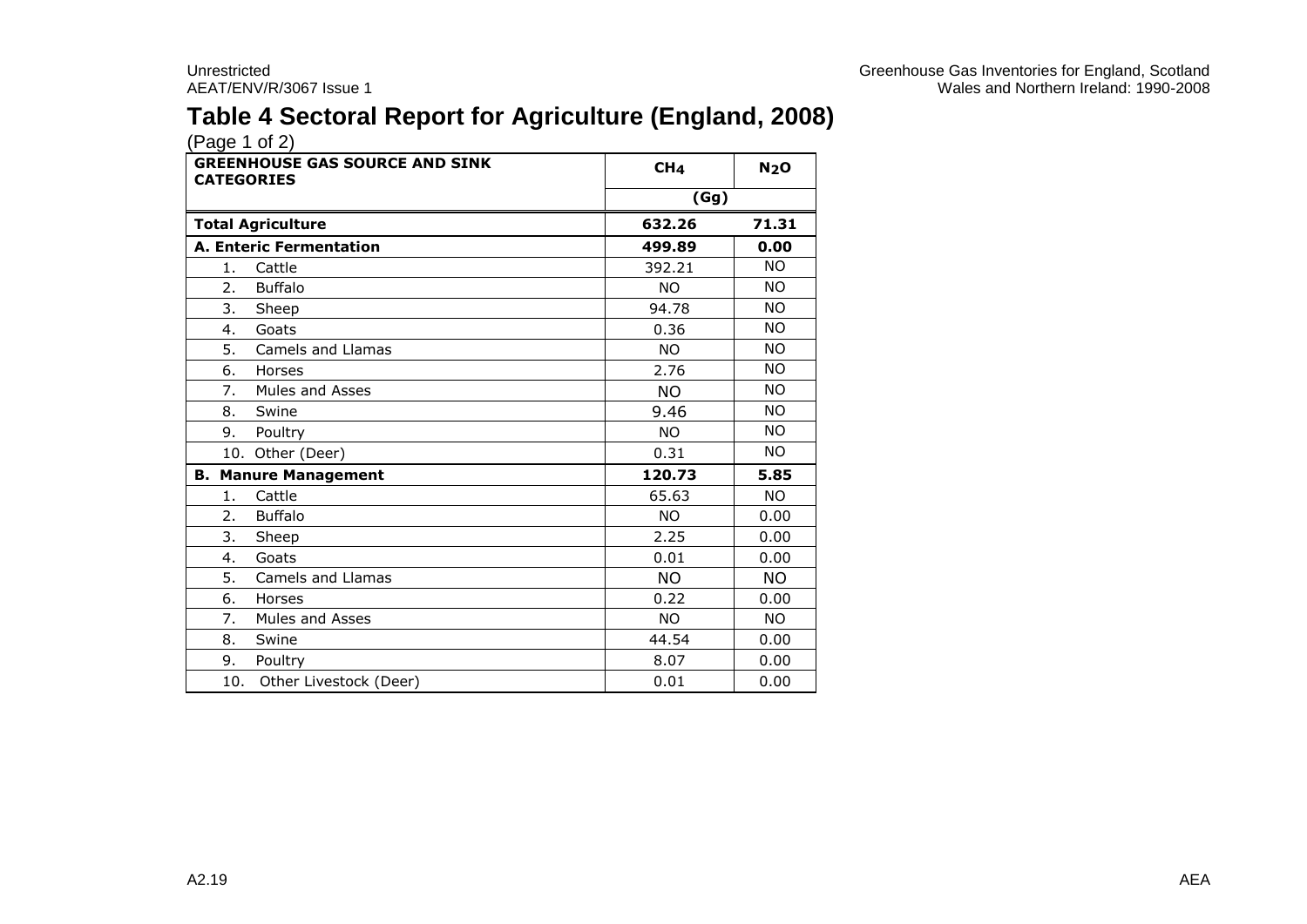## **Table 4 Sectoral Report for Agriculture (England, 2008)**

| <b>GREENHOUSE GAS SOURCE AND SINK CATEGORIES</b> | CH <sub>4</sub> | N <sub>2</sub> O |
|--------------------------------------------------|-----------------|------------------|
|                                                  | (Gg)            |                  |
| <b>B. Manure Management (continued)</b>          |                 |                  |
| 11. Anaerobic Lagoons                            | <b>NO</b>       | <b>NO</b>        |
| 12. Liquid Systems                               | <b>NO</b>       | 0.11             |
| 13. Solid Storage and Dry Lot                    | <b>NO</b>       | 2.73             |
| Other AWMS<br>14.                                | NO.             | 1.42             |
|                                                  |                 |                  |
| <b>C. Rice Cultivation</b>                       | <b>NO</b>       | <b>NO</b>        |
| <b>D.</b> Agricultural Soils                     | <b>NE</b>       | 51.48            |
| <b>E. Prescribed Burning of Savannas</b>         | <b>NO</b>       | <b>NO</b>        |
| F. Field Burning of Agricultural Residues        | 0.00            | 0.00             |
| 1. Cereals                                       | 0.00            | 0.00             |
| 2. Pulse                                         | NO.             | NO.              |
| 3. Tuber and Root                                | NO.             | NO.              |
| 4. Sugar Cane                                    | NO.             | NO.              |
| 5. Other (Linseed)                               | 0.00            | 0.00             |
| G. Other                                         | 0.00            | 0.00             |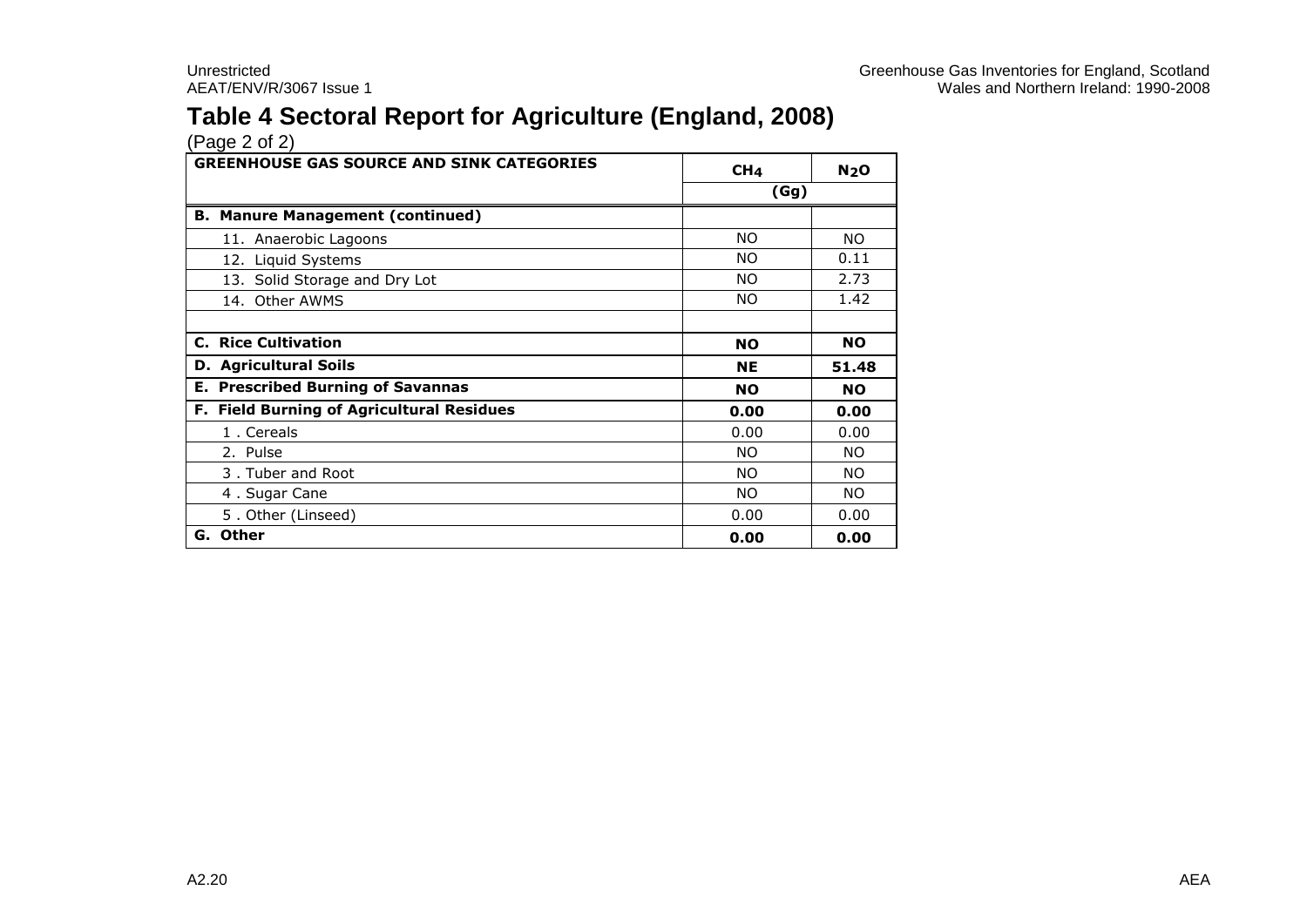## **Table 5 Sectoral Report for Land Use Change and Forestry (England, 2008)**

| <b>GREENHOUSE GAS SOURCE AND SINK</b><br><b>CATEGORIES</b> | CO <sub>2</sub> | CH <sub>4</sub> | N <sub>2</sub> O |  |
|------------------------------------------------------------|-----------------|-----------------|------------------|--|
|                                                            | (Gg)            |                 |                  |  |
| 5. Land-Use Change and Forestry                            | 2,972.32        | 0.74            | 0.01             |  |
| A. Forest Land                                             | $-2,669.43$     | 0.28            | 0.00             |  |
| B. Cropland                                                | 6,443.95        | 0.00            | 0.00             |  |
| C. Grassland                                               | $-3,566.82$     | 0.27            | 0.00             |  |
| D. Wetlands                                                |                 |                 |                  |  |
| E. Settlements                                             | 3,344.72        | 0.19            | 0.00             |  |
| F. Other land                                              |                 |                 |                  |  |
| G. Other activities                                        | $-580.09$       | 0.00            | 0.00             |  |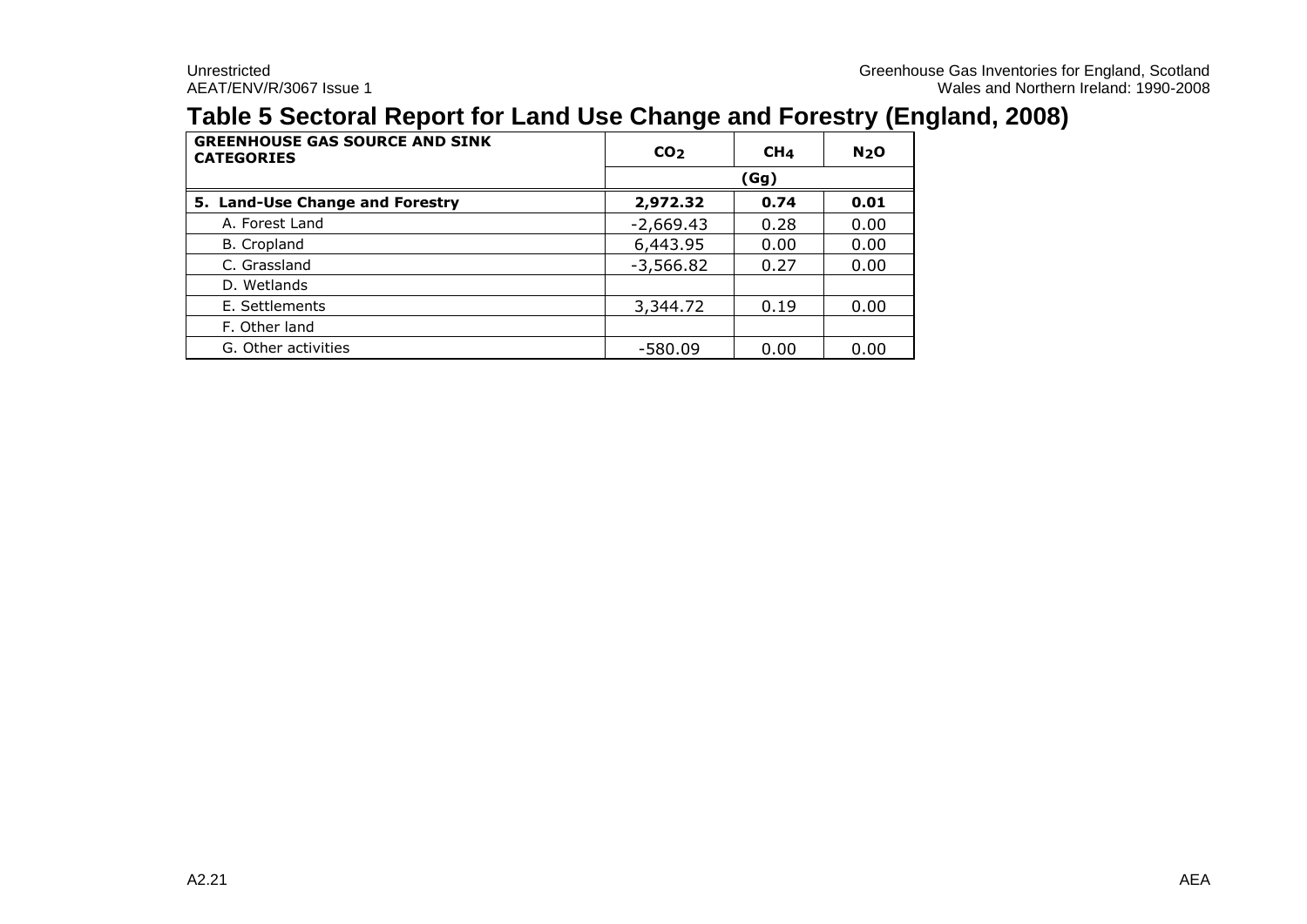## **Table 6 Sectoral Report for Waste (England, 2008)**

| <b>GREENHOUSE GAS SOURCE AND SINK</b><br><b>CATEGORIES</b> | CO <sub>2</sub> | CH <sub>4</sub> | N <sub>2</sub> O |  |
|------------------------------------------------------------|-----------------|-----------------|------------------|--|
|                                                            | (Gg)            |                 |                  |  |
| <b>Total Waste</b>                                         | 364.25          | 776.58          | 3.48             |  |
| A. Solid Waste Disposal on Land                            | 0.00            | 744.27          | 0.00             |  |
| 1. Managed Waste Disposal on Land                          | 0.00            | 744.27          | 0.00             |  |
| 2. Unmanaged Waste Disposal Sites                          |                 |                 |                  |  |
| 3. Other (please specify)                                  |                 |                 |                  |  |
|                                                            |                 |                 |                  |  |
| <b>B. Wastewater Handling</b>                              | 0.00            | 32.20           | 3.34             |  |
| 1. Industrial Wastewater                                   |                 |                 |                  |  |
| 2. Domestic and Commercial Wastewater                      | 0.00            | 32.20           | 3.34             |  |
| 3. Other (please specify)                                  |                 |                 |                  |  |
|                                                            |                 |                 |                  |  |
| <b>C.</b> Waste Incineration                               | 364.25          | 0.11            | 0.13             |  |
| D. Other (please specify)                                  |                 |                 |                  |  |
|                                                            |                 |                 |                  |  |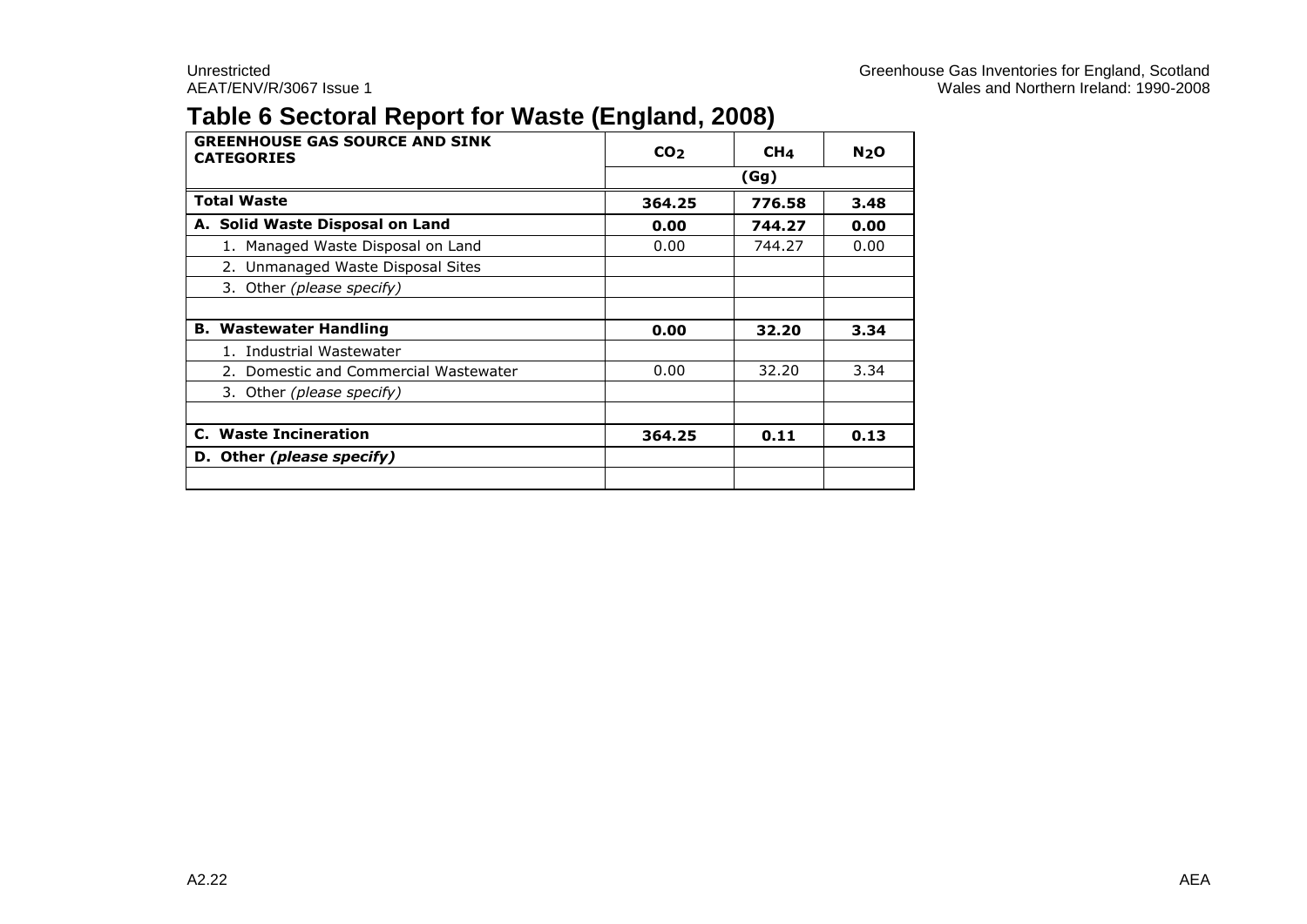# **Table 7A Summary Report for National Greenhouse Gas Inventories (England, 2008)**

| <b>GREENHOUSE GAS SOURCE AND SINK</b><br><b>CATEGORIES</b> | CO <sub>2</sub> | CH <sub>4</sub> | N <sub>2</sub> O | <b>HFCs</b> | <b>PFCs</b>              | SF <sub>6</sub> |  |
|------------------------------------------------------------|-----------------|-----------------|------------------|-------------|--------------------------|-----------------|--|
|                                                            |                 | (Gg)            |                  |             | $CO2$ equivalent<br>(Gg) |                 |  |
| <b>Total National Emissions and Removals</b>               | 416,324.59      | 1,604.30        | 78.37            | 9,488.72    | 96.49                    | 0.03            |  |
| 1. Energy                                                  | 401,901.36      | 336.87          | 11.35            | 0.00        | 0.00                     | 0.00            |  |
| A. Fuel Combustion                                         | 401,483.49      | 37.46           | 11.35            | 0.00        | 0.00                     | 0.00            |  |
| 1. Energy Industries                                       | 151,955.59      | 5.34            | 3.09             | 0.00        | 0.00                     | 0.00            |  |
| 2. Manufacturing Industries and Construction               | 58,813.59       | 8.77            | 3.17             | 0.00        | 0.00                     | 0.00            |  |
| 3. Transport                                               | 103,432.90      | 5.38            | 3.79             | 0.00        | 0.00                     | 0.00            |  |
| 4. Other Sectors                                           | 84,756.74       | 17.90           | 1.22             | 0.00        | 0.00                     | 0.00            |  |
| 5. Other                                                   | 2,524.68        | 0.07            | 0.08             | 0.00        | 0.00                     | 0.00            |  |
| B. Fugitive Emissions from Fuels                           | 417.86          | 299.41          | 0.01             | 0.00        | 0.00                     | 0.00            |  |
| 1. Solid Fuels                                             | 118.29          | 111.88          | 0.00             | 0.00        | 0.00                     | 0.00            |  |
| 2. Oil and Natural Gas                                     | 299.58          | 187.53          | 0.01             | 0.00        | 0.00                     | 0.00            |  |
| 2. Industrial Processes                                    | 11,086.67       | 3.87            | 7.80             | 9,488.72    | 96.49                    | 0.03            |  |
| A. Mineral Products                                        | 6,423.59        | 0.78            | 0.00             | 0.00        | 0.00                     | 0.00            |  |
| <b>B.</b> Chemical Industry                                | 2,682.52        | 2.45            | 7.78             | 0.00        | 0.00                     | 0.00            |  |
| C. Metal Production                                        | 1,980.56        | 0.64            | 0.02             | 24.40       | 63.27                    | 0.00            |  |
| Other Production <sup>(4)</sup><br>D.                      | 0.00            | 0.00            | 0.00             | 0.00        | 0.00                     | 0.00            |  |
| E. Production of Halocarbons and $SF6$                     | 0.00            | 0.00            | 0.00             | 125.86      | 11.67                    | 0.00            |  |
| F. Consumption of Halocarbons and $SF6$                    | 0.00            | 0.00            | 0.00             | 9,338.46    | 21.55                    | 0.02            |  |
| G. Other                                                   | 0.00            | 0.00            | 0.00             | 0.00        | 0.00                     | 0.00            |  |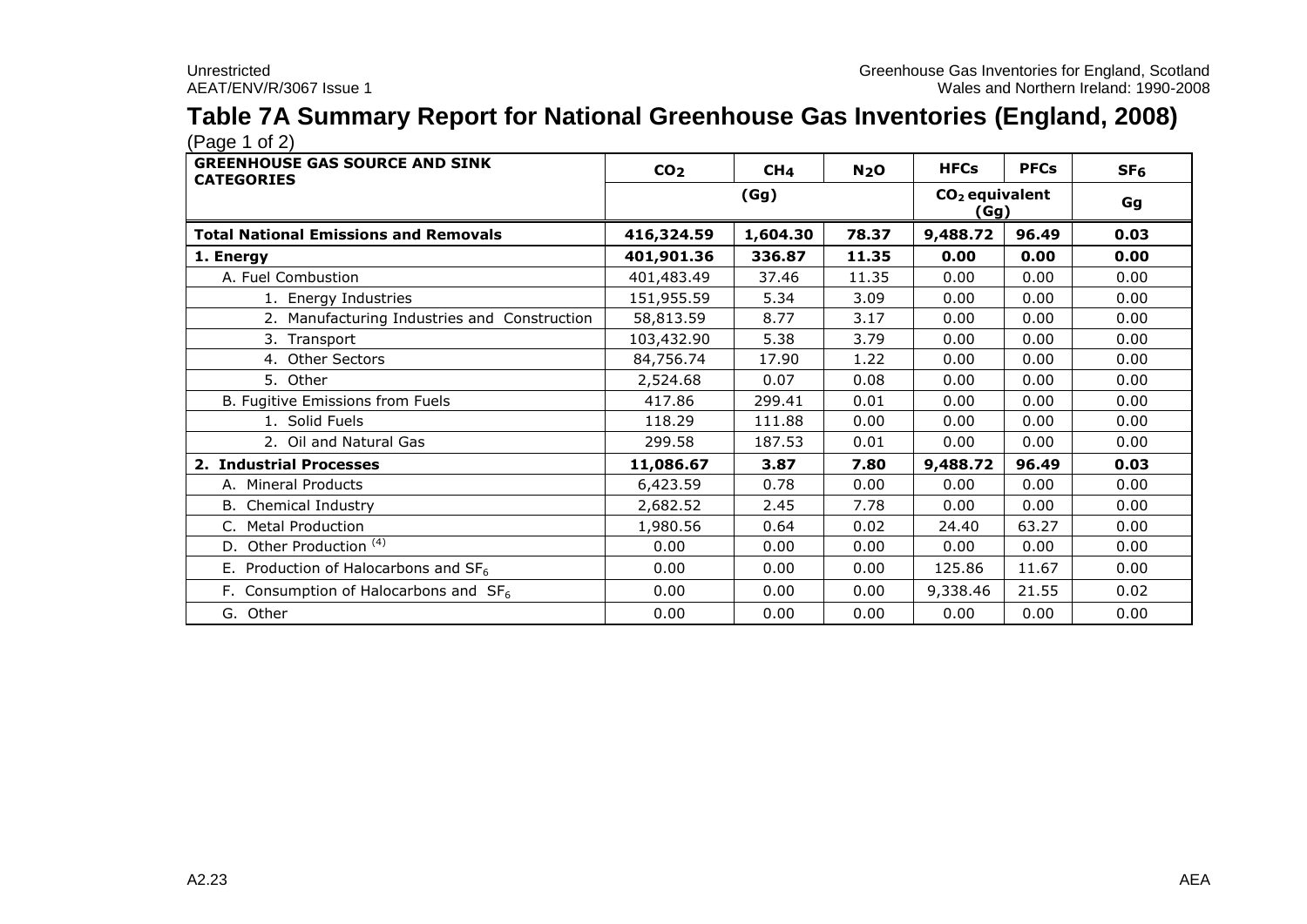# **Table 7A Summary Report for National Greenhouse Gas Inventories (England, 2008)**

| <b>GREENHOUSE GAS SOURCE AND SINK</b><br><b>CATEGORIES</b> | CO <sub>2</sub> | CH <sub>4</sub> | N <sub>2</sub> O | <b>HFCs</b> | <b>PFCs</b>              | SF <sub>6</sub> |  |
|------------------------------------------------------------|-----------------|-----------------|------------------|-------------|--------------------------|-----------------|--|
|                                                            |                 | (Gg)            |                  |             | $CO2$ equivalent<br>(Gg) |                 |  |
| 3. Solvent and Other Product Use                           | 0.00            | 0.00            | 0.00             | 0.00        | 0.00                     | 0.00            |  |
| 4. Agriculture                                             | 0.00            | 486.24          | 55.73            | 0.00        | 0.00                     | 0.00            |  |
| A. Enteric Fermentation                                    |                 | 397.23          | 0.00             | 0.00        | 0.00                     | 0.00            |  |
| B. Manure Management                                       |                 | 89.00           | 4.26             | 0.00        | 0.00                     | 0.00            |  |
| C. Rice Cultivation                                        |                 | <b>NO</b>       | <b>NO</b>        | 0.00        | 0.00                     | 0.00            |  |
| D. Agricultural Soils                                      |                 | <b>NE</b>       | 51.48            | 0.00        | 0.00                     | 0.00            |  |
| E. Prescribed Burning of Savannas                          |                 | <b>NO</b>       | <b>NO</b>        | 0.00        | 0.00                     | 0.00            |  |
| F. Field Burning of Agricultural Residues                  |                 | 0.00            | 0.00             | 0.00        | 0.00                     | 0.00            |  |
| G. Other                                                   |                 | 0.00            | 0.00             | 0.00        | 0.00                     | 0.00            |  |
| 5. Land-Use Change and Forestry                            | 2,972.32        | 0.74            | 0.01             | 0.00        | 0.00                     | 0.00            |  |
| A. Forest Land                                             | $-2,669.43$     | 0.28            | 0.00             |             |                          |                 |  |
| <b>B.</b> Cropland                                         | 6,443.95        | 0.00            | 0.00             |             |                          |                 |  |
| C. Grassland                                               | $-3,566.82$     | 0.27            | 0.00             |             |                          |                 |  |
| D. Wetlands                                                | 0.00            | 0.00            | 0.00             |             |                          |                 |  |
| E. Settlements                                             | 3,344.72        | 0.19            | 0.00             |             |                          |                 |  |
| F. Other land                                              | 0.00            | 0.00            | 0.00             |             |                          |                 |  |
| G. Other activities                                        | $-580.09$       | 0.00            | 0.00             |             |                          |                 |  |
| 6. Waste                                                   | 364.25          | 776.58          | 3.48             | 0.00        | 0.00                     | 0.00            |  |
| A. Solid Waste Disposal on Land                            | 0.00            | 744.27          | 0.00             | 0.00        | 0.00                     | 0.00            |  |
| B. Wastewater Handling                                     | 0.00            | 32.20           | 3.34             | 0.00        | 0.00                     | 0.00            |  |
| Waste Incineration                                         | 364.25          | 0.11            | 0.13             | 0.00        | 0.00                     | 0.00            |  |
| D. Other                                                   | 0.00            | 0.00            | 0.00             | 0.00        | 0.00                     | 0.00            |  |